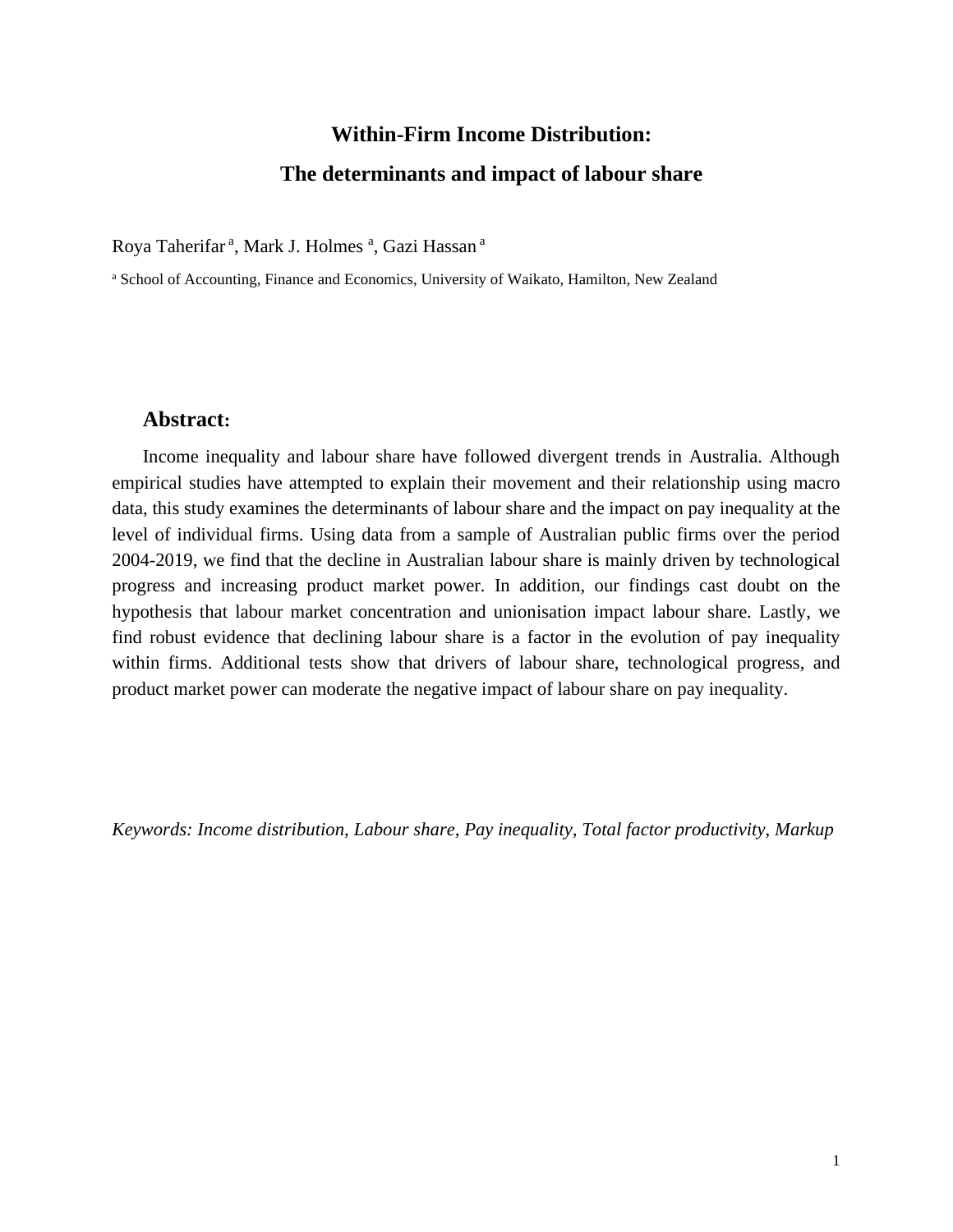## **1 Introduction**

The worldwide shift in the functional distribution of income between significant factors of production (capital and labour) and the rise in income inequality has been observed in many countries. For example, several studies have documented a decline in aggregate labour share (e.g., Dao, Das, and Koczan 2019; Karabarbounis and Neiman 2014) and an increase in inequality (e.g., OECD (2015)) in most countries. This divergent trend between labour share and income inequality has also been emphasised in Australia in recent decades. Regardless of the measurement method, Australian labour share has substantially declined since the mid-1970s (Gianni 2019), while income inequality has increased and now exceeds the OECD average (Sila and Dugain 2019).

The decline in the labour share and the rise in income inequality has led to a growing literature on personal and functional income distribution drivers. Several potential explanations for the declining labour share have been proposed, including technological progress (Bentolila and Saint-Paul 2003; Karabarbounis and Neiman 2014), globalisation (Elsby, Hobijn, and Şahin 2013), labour market institution (Piketty 2014) and market concentration (Autor et al. 2020; Kehrig and Vincent 2021; De Loecker, Eeckhout, and Unger 2020). Some studies go a step further and argue that declining labour share is a driver of income inequality. Atkinson (2009) proposes a theoretical framework and shows that the transition from labour share to capital share can increase income inequality under plausible characterisations of capital and labour incomes. The negative association between labour share and income inequality has been illustrated in many empirical studies (Atkinson 2009; Bengtsson and Waldenström 2018; Checchi and García-Ieñalosa 2010a; Daudey and García-Peñalosa 2007; Karanassou and Sala 2012; Piketty 2014).

Existing research on declining labour share relies heavily on country or industry aggregate macro data and offers little clear guidance about its impact on pay inequality at the firm level. While determinants of labour share have been studied using macro-level data, firm-level study is essential for two main reasons. First, most economic activities are organised within firms, where production and compensation decisions are taken that eventually impact labour share and pay inequality. Therefore, firm-level studies help us capture the determinants of labour share specific to a firm's production technology and strategy. Second, studying the link between macrodata and microdata is introduced as an essential aspect of future research by Atkinson (2009). The benefit of using microdata is emphasised in the empirical work of Autor et al. (2020) and De Loecker et al. (2020). Furthermore, the impact of a firm's labour share on the pay gap between CEO and employees (pay inequality), as one of the drivers of income inequality (Sabadish and Mishel 2012), has not been investigated. Therefore, what is lacking is a firm-level analysis of factors determining Australian labour share, and the impact of that labour share on pay inequality within firms. Hence, this paper aims to analyse the underlying causes and the consequences of declining labour share based on firm-level data by examining two related questions: (i) What factors explain a firm's labour share? and (ii) Is there a relationship between labour share and pay inequality within firms?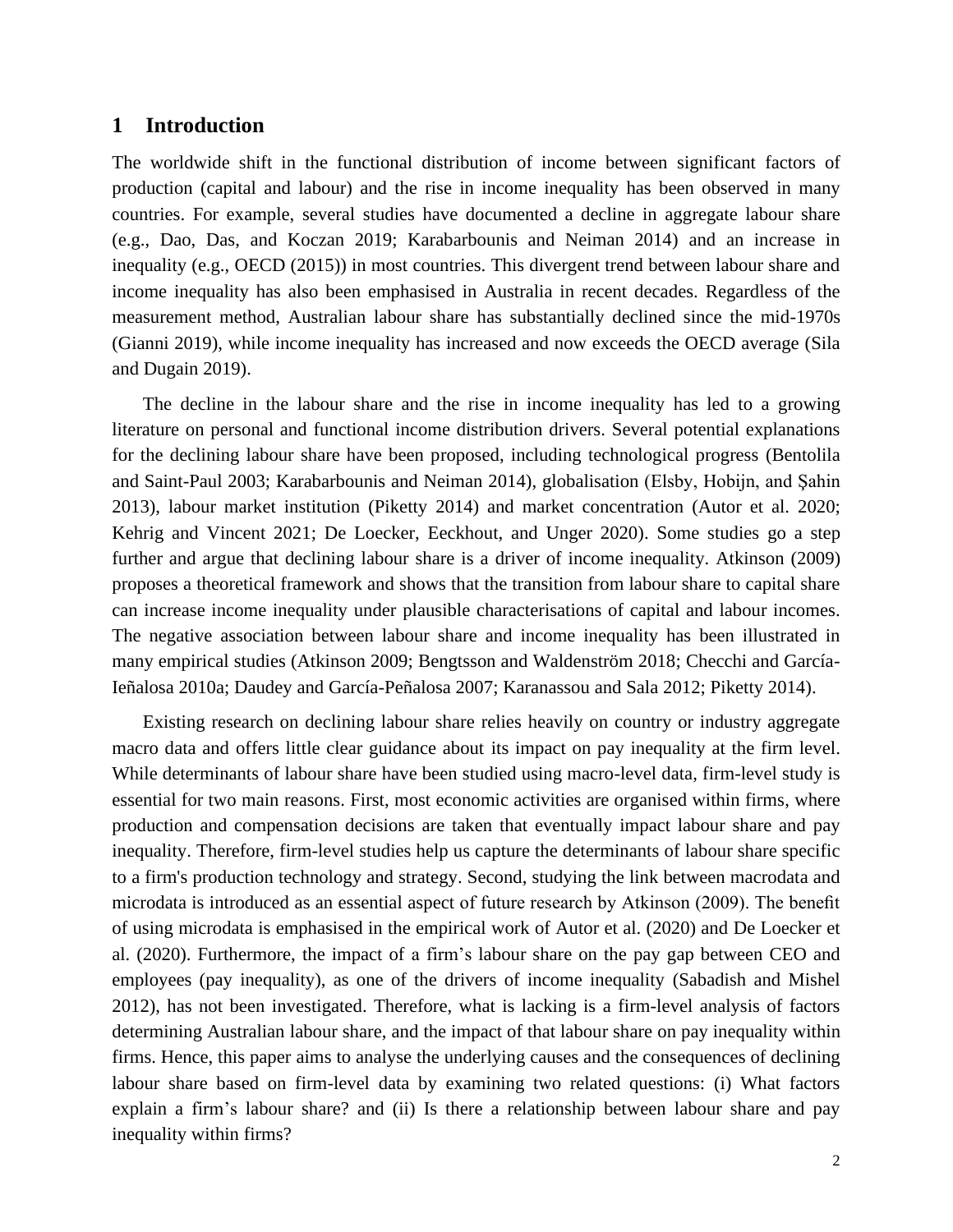To fulfil our aim, we analyse a sample of all Australian listed companies over the period 2004-2019. Our empirical analysis is divided into two parts. In the first part, we examine the underlying determinants of labour share at the firm level. We consider three leading channels: technological progress, product market power and labour market power, which have been proposed in the literature as the main drivers of labour share movement. We find that technological progress and product market power are salient factors in explaining the level of labour share. Employees in firms with higher technological progress and product market power gain a lower proportion of these firms' value added. In the second part, we investigate the impact of labour share on pay inequality within firms. Our finding indicates a significant negative association between labour share and pay inequality. Lastly, we conduct further analysis to explore potential channels through which labour share may affect pay inequality.

This study contributes to the academic literature on labour share and pay inequality and has implications for policymakers. First, to the best of our knowledge, this study is the first that documents the firm-level dynamic of labour share in Australia. Our findings thus contribute to the debate that has been dominated by evidence from the United States. Second, it extends the empirical study of the firm-level determinants of labour share by considering the joint impact of three leading channels: technological progress, product market power and labour market power. Third, our study provides novel insight into the labour share impacts on pay inequality in firms that have been previously studied at the macro-level. Finally, our findings can help policymakers limit further declines in labour shares and increases in pay inequality in Australia.

The article proceeds as follows. Section 2 reviews the related literature and develops the key hypothesises. Section 3 explains our methodology in this study. The data source, sample selection, measurement and descriptive statistics are discussed in section 4, followed by our empirical analysis and findings in section 5. Finally, section 6 provides concluding remarks.

#### **2 Literature review**

There is an ongoing debate about the underlying causes of the declining labour share. One stream in the literature points to technological progress as a primary reason (e.g., Bentolila and Saint-Paul 2003; Karabarbounis and Neiman 2014). The fall in the cost of capital relative to labour encourages firms to replace one factor of production with another (Karabarbounis and Neiman 2014). However, the type of capital and labour can complicate this substitution. For example, equipment substitutes differently with regard to labour than to buildings and structures (Eden and Gaggl 2019; Hubmer 2018), and some employees may benefit from technical changes, while others suffer as a result (Acemoglu and Autor 2011). A common element in these papers is the elasticity of substitution between capital and labour. While some studies find an elasticity of substitution of below one (Chirinko 2008; Chirinko and Mallick 2017; Oberfield and Raval 2021), Grossman et al. (2021) show that a slowdown in labour productivity growth or capital-augmenting technological progress can eventually result in declining labour shares even if capital and labour are gross complements.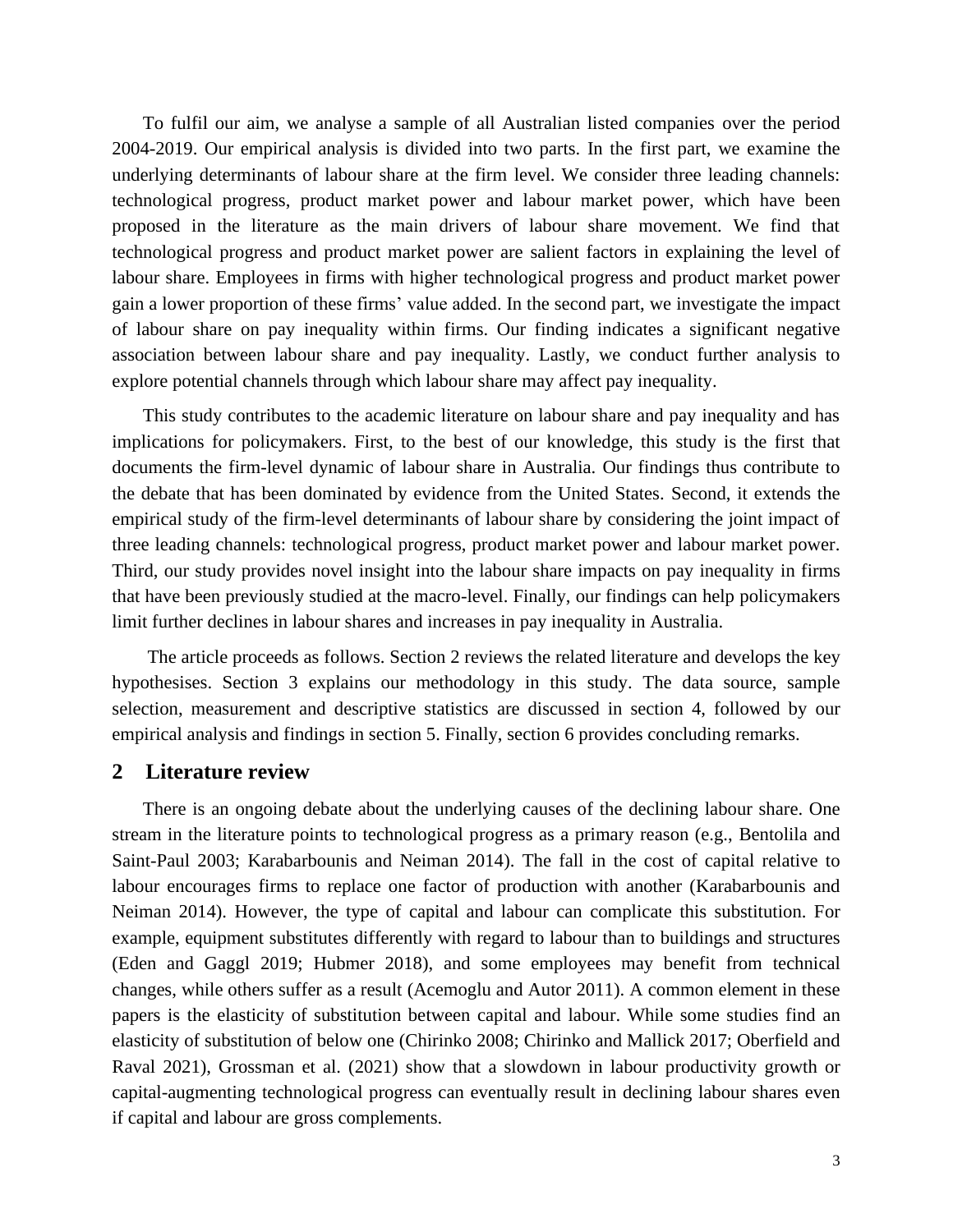Another stream of literature points to rising product market power, measured by markup or industry concentration, as a potential cause of declining labour share (e.g., Autor et al. 2020; De Loecker, Eeckhout, and Unger 2020). In the absence of competition, firms gain market power and price their goods above their marginal cost, leading to higher markup (De Loecker et al. 2020). Some studies show that an increase in the US aggregate markup, driven by reallocation of economic activity toward large and high-markup firms with lower labour share, decreases the aggregate labour share (Baqaee and Farhi 2020; De Loecker et al. 2020). Similarly, increased concentration has been documented in European countries (Hutchinson and Persyn 2012) and the US (Autor et al. 2020). Autor et al. (2020) present evidence that the rise in industry concentration positively impacts the decline in the labour share across industries.

Furthermore, some researchers assert that a decline in labour market power leads to a shift in functional income distribution (e.g., Farber et al. 2021; Gouin-Bonenfant 2018). Declining labour market power, which may occur due to a decrease in union membership or an increase in labour market concentration within local labour markets, may have allowed firms to exercise greater monopsony, and, as a result, stronger wage markdowns (Grossman and Oberfield 2021). Many authors point to de-unionisation as an explanation for the decline in labour market power (Stansbury and Summers 2020). For example, Farber et al. (2021) document a positive correlation between state-level labour share and state union membership rates. In addition, increasing a firm's labour concentration in the relevant labour markets could account for stronger markdowns of wages relative to marginal revenue productivity and perhaps to a smaller labour share. Gouin-Bonenfant (2018) shows that a higher dispersion of productivities, which implies a greater concentration of employment, results in a lower aggregate labour share. Azar, Marinescu, and Steinbaum (2020) use data from online job postings to show an inverse correlation between real wages and market concentration. Similarly, Benmelech, Bergman, and Kim (2020) show that the negative correlation is stronger in the presence of low unionisation rates. Nevertheless, several researchers challenge the premise that local labour market concentration has been rising (e.g., Hershbein, Macaluso, and Yeh 2020; Lipsius 2018). Therefore, despite the evidence of imperfectly competitive labour markets, it is not clear that firms' exercise of monopsony power has been rising over time (Grossman et al. 2021).

Empirical studies of labour share have used different levels of analysis. Most studies are based on country-level data (e.g., Checchi and García-Ieñalosa 2010; Hogrefe et al. 2012; Young and Lawson 2014; Young and Tackett 2018) and industry-level data (e.g., Alvarez-Cuadrado, Long, and Poschke 2018; Elsby, Hobijn, and Şahin 2013; Hutchinson and Persyn 2012; Pianta and Tancioni 2008; Young and Zuleta 2017). Although firm-level data allows controlling for different types of endogeneity and unobserved time-invariant firm heterogeneity (Siegenthaler and Stucki 2015), only a few studies have focused on firm-level labour share (e.g., Autor et al. 2020; Growiec 2012; Guschanski and Onaran 2018; De Loecker et al. 2020; Siegenthaler and Stucki 2015). Therefore, the main aim of this paper is to examine the impact of the three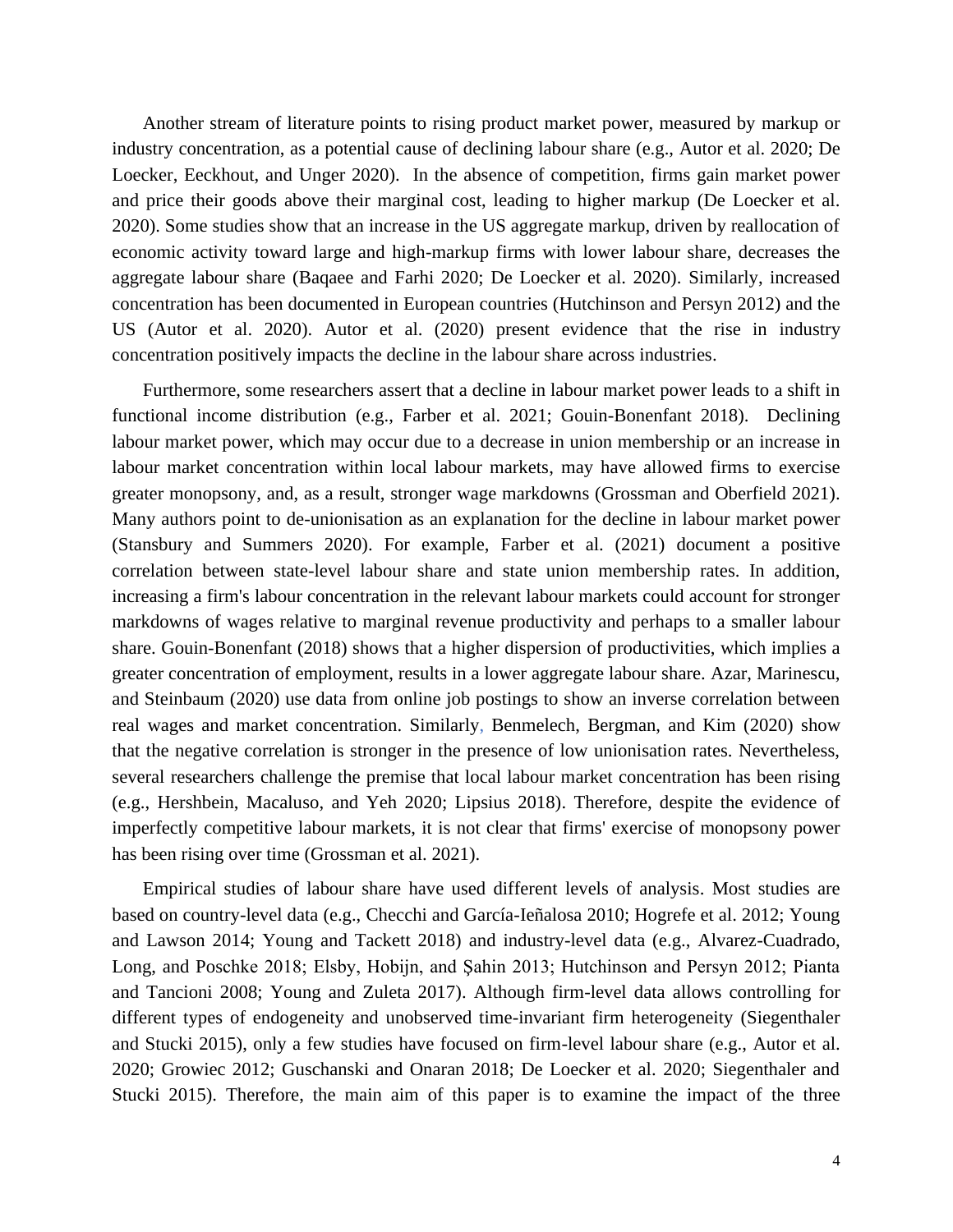channels previously described – technological progress, product market power, and labour market power – on Australian firms' labour share. Thus, our first hypothesis is as follows:

*H1: A firm's labour share decreases with technological progress and product market power and increases with labour market power.*

The debate on falling labour share goes in parallel with rising income inequality between those who provide services in the form of labour and those whose contribution is primarily tied to capital. Atkinson (2009) proposes a standard approach for analysing the relationship between functional income distribution (labour/capital share) and income inequality. His study asserts that for plausible characterisations of capital and labour incomes, the capital share and income inequality can be expected to be positively correlated.<sup>1</sup> Similarly, other scholars (e.g., Glyn 2009; Morrisson 2000; Piketty 2014) assert that a transfer from labour income to capital income leads to an increase in income inequality as capital income tends to be more unequally distributed than labour income. Moreover, declining labour share has been found to be a driver of income inequality, as measured by the Gini coefficient or the percentile income shares, in some empirical studies (Checchi and García-Ieñalosa 2010a; Daudey and García-Peñalosa 2007; Karanassou and Sala 2012). In more recent research, Bengtsson and Waldenström (2018) study the long-run relationship between the capital share and top personal income share for 16 industrialised economies. They also illustrate that the capital-labour split is an essential determinant of income inequality.

Existing empirical assessments of the link between factor shares and income inequality typically rely on macro-level data, downplaying within-firm dynamics. However, a firm-level analysis is relevant. In fact, decisions about income distribution between capital and labour and the remuneration of different hierarchical levels, which occur inside firms, have an impact on income inequality in an economy. For example, Sabadish and Mishel (2012) argue that the increase in wage inequality between CEOs and employees in firms is one of the drivers of income inequality. While considerable research has investigated the drivers of pay inequality, the role of functional income distribution within firms in pay inequality has yet to be studied. Investigating this link within firms may help us detect the sources leading to it and, more importantly, shed light on possible ways of overcoming the income inequality problem.

One of the predominant theories that provide insight into the within-firm relationship between functional income distribution and pay inequality is Agency Theory (Jensen and Meckling 1979). Agency Theory proposes incentive schemes, such as performance-based compensation, as an effective mechanism to align the divergent interests of executives and shareholders. Empirical studies in Australia show that long-term incentives, such as shareownership or share-option schemes, comprise the largest percentage of Australian CEO compensation (Little 2021). Thus an increase in shareholder wealth leads to an increase in CEO

 $1$  See Atkinson (2009) for more details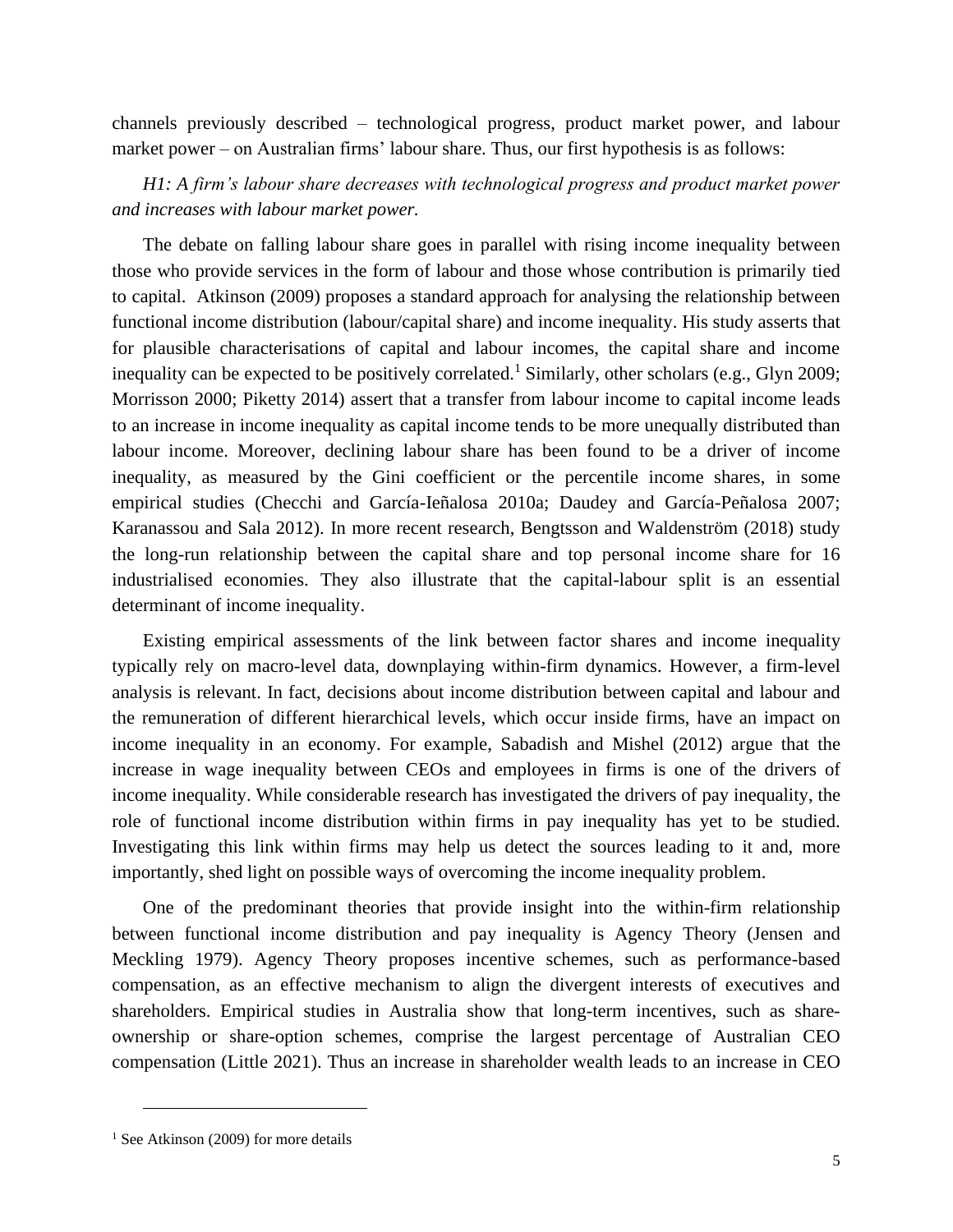compensation (Merhebi et al. 2006). In addition, Cheffins and Thomas (2004) assert that CEOs receive vastly higher stock options in comparison with other counterparties. Hence, the capital's earnings are unequally distributed and mainly contribute to the top executives' compensation, which is consistent with Piketty's (2014) argument. Therefore, we expect that a fall in labour share, resulting in a transfer from labour share to capital share, leads to a rise in pay inequality. These arguments lead to our second hypothesis:

*H2: Labour share is negatively associated with pay inequality within firms.*

## **3 Methodology**

This section consists of two parts (Figure 1). The first part explains our empirical model to examine the impact of three main channels: technological progress, product market power and labour market power on labour share. The second part describes the model for examining the relationship between labour share and pay inequality within firms.

#### **Figure 1 Labour share channel**



#### **3.1 Determinants of the labour share**

Based on empirical studies that examine the impact of technological progress, product market power, and labour market power on labour share within firms (e.g., Autor et al. 2020; Bentolila and Saint-Paul 2003; De Loecker et al. 2020), we model the impact of these channels as follows:

LnLabourShare  $_{i,t} = \alpha + \beta_1 LnCapital/VA_{i,t} + \beta_2 TFP_{i,t} + \beta_3 LnMarkup_{i,t} + \beta_4 HHIEmp_{i,t} +$  $\beta_5$  Union<sub>k,t</sub> +  $\beta_6$  delta. LnEmpNum<sub>i,t</sub> +  $\beta_7$  BTM<sub>i,t</sub> +  $\beta_8$  LnAge<sub>i,t</sub> +  $\beta_9$  LnRevenue<sub>i,t</sub> +  $\beta_{10}$  Leverage<sub>i,t</sub> + Year Fixed effect<sub>t</sub> + Industry Fixed effect<sub>i</sub> + Region Fixed Effect<sub>k</sub> (1)

In the above equation, labour share is measured as labour expenses divided by value added in each firm-year. Subscript *i* is the firm identifier, *j* is the industry identifier, defined using a two-digit Global Industry Classification Standard (*GICS*) code, *k* is the region identifier, and *t* is the fiscal year.

Technological progress is one of the potential drivers of declining labour share that has been proposed in the literature. Karabarbounis and Neiman (2014) stress that technological progress embodied in new equipment capital has replaced labour and reduced labour share. Incorporating their idea, we include a capital to value-added ratio (*LnCapital/VAi,t*) as the first proxy of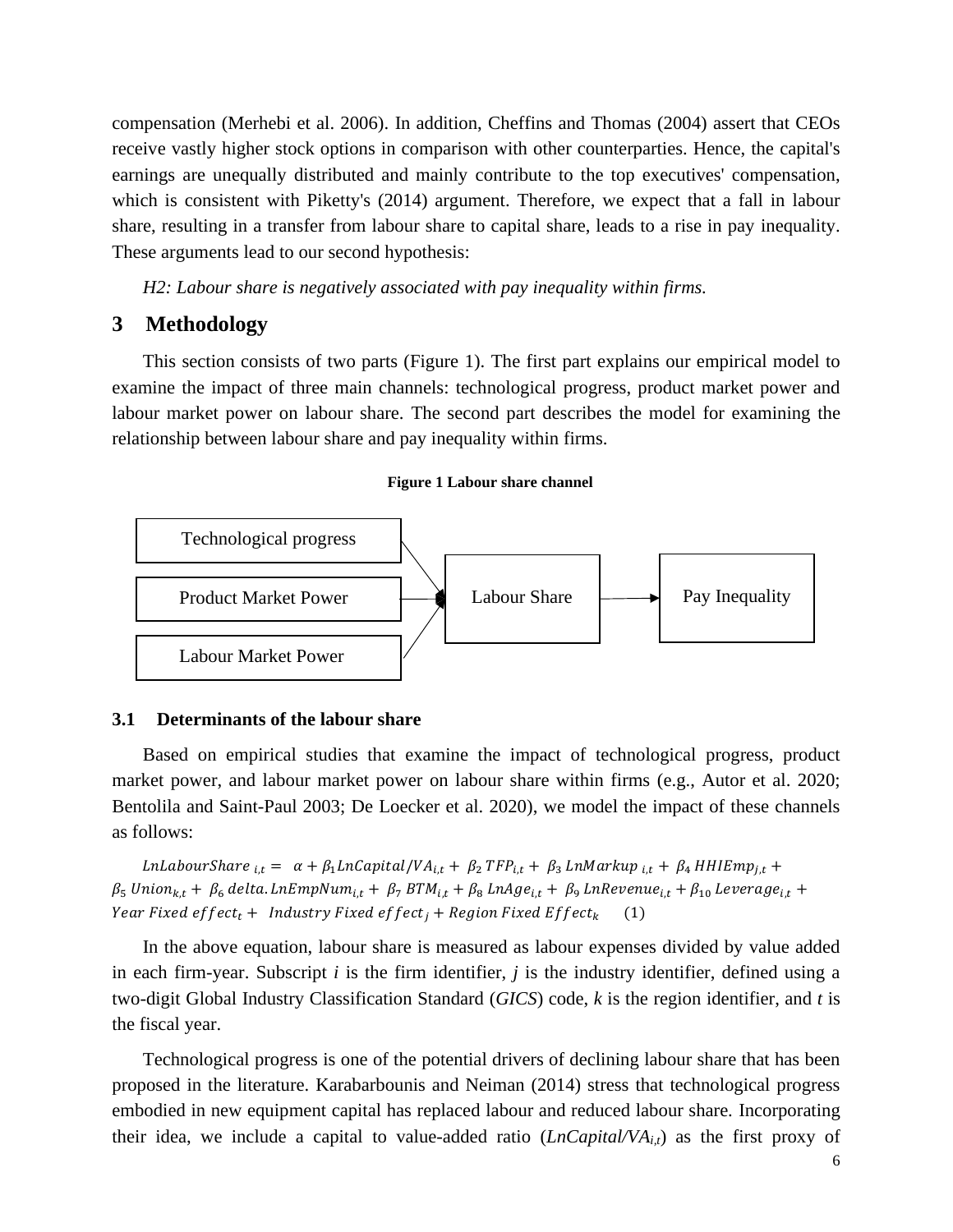technological progress. Following Autor et al. (2020), Bentolila and Saint-Paul (2003), and Hubmer and Restrepo (2021), *LnCapital/VA*<sub>*i,t*</sub> is measured as the natural logarithm of gross property, plant and equipment to value-added ratio. Furthermore, Bentolila and Saint-Paul (2003) propose a model to illustrate the relationship between technological progress and labour share. Their model implies that, under specific assumptions, the variation of labour share may be due to different values of *LnCapital/VAi,t*, the elasticity of substitution and capital-augmenting technical change.<sup>2</sup> Hence, we include capital-augmenting technical change, measured by Total Factor Productivity (*TFP*<sub>*i,t*</sub>), as a second proxy for technological progress. Based on Bentolila and Saint-Paul's (2003) model, *LnCapital/VA*<sub>*i,t*</sub> and *TFP*<sub>*i*,t</sub> can be negatively or positively associated with labour share. If labour and capital are complements (negative elasticity of substitution), increasing *LnCapital/VAi,t* or *TFPi,t* increases labour share. The converse applies if labour and capital are substitutes.<sup>3</sup> Therefore, we would expect a lower labour share in firms with higher technological progress if labour and capital are substitutes.

Product market power and labour market power are two other channels included in our equation. With imperfect competition in the product market, producers charge their markup price, and they sell their products at above marginal prices. Bentolila and Saint-Paul (2003) and De Loecker et al. (2020) show that increasing markup, as a proxy for product market power, leads to declining labour share. Thus, we include markup (*LnMarkup*) measured at the firm level following De Loecker et al.'s (2020) approach in our equation. Where there is imperfect competition in the labour market, the employer compensates workers less than the marginal revenue products of labour. Wedges between the marginal revenue products of labour and wages, called markdown, may constitute evidence of monopsony. Kehrig and Vincent (2021) show that a higher wage markdown decreases labour share. As mentioned by Kehrig and Vincent (2021), a stronger wage markdown may result from increasing labour market concentration (Azar, Marinescu, and Steinbaum 2020; Berger, Herkenhoff, and Mongey 2019; Jarosch, Nimczik, and Sorkin 2019) or labour market deregulation, such as de-unionisation (Fichtenbaum 2011). Therefore, labour market power is measured by two proxies, labour market concentration (*HHIEmp*) and union membership (*Union*).

In addition to these three channels, we control the effect of labour adjustment cost (*delta.LnEmpNum*) by the growth rate of the number of employees, following Bentolila and Saint-Paul (2003). <sup>4</sup> Firm size (*LnRevenue*), firm age (*LnAge*) and book to market ratio (*BTM*) are included to measure the complexity of a firm's operation and growth opportunities. The capital structure (*Leverage*), measured by total debt scaled by total assets, is also included. *Leverage* may be negatively associated with compensation because it decreases companies' ability to make

<sup>2</sup> For more details see Bentolila and Saint-Paul (2003)

<sup>&</sup>lt;sup>3</sup> The effects of TFP and k on LS should have the same sign. If TFP shifts the Labour share-LnCapital/VA curve but violates that condition, it is neither labour- nor capital-augmenting (Bentolila and Saint-Paul (2003)).

<sup>4</sup> See Bentolila and Saint-Paul (2003) for details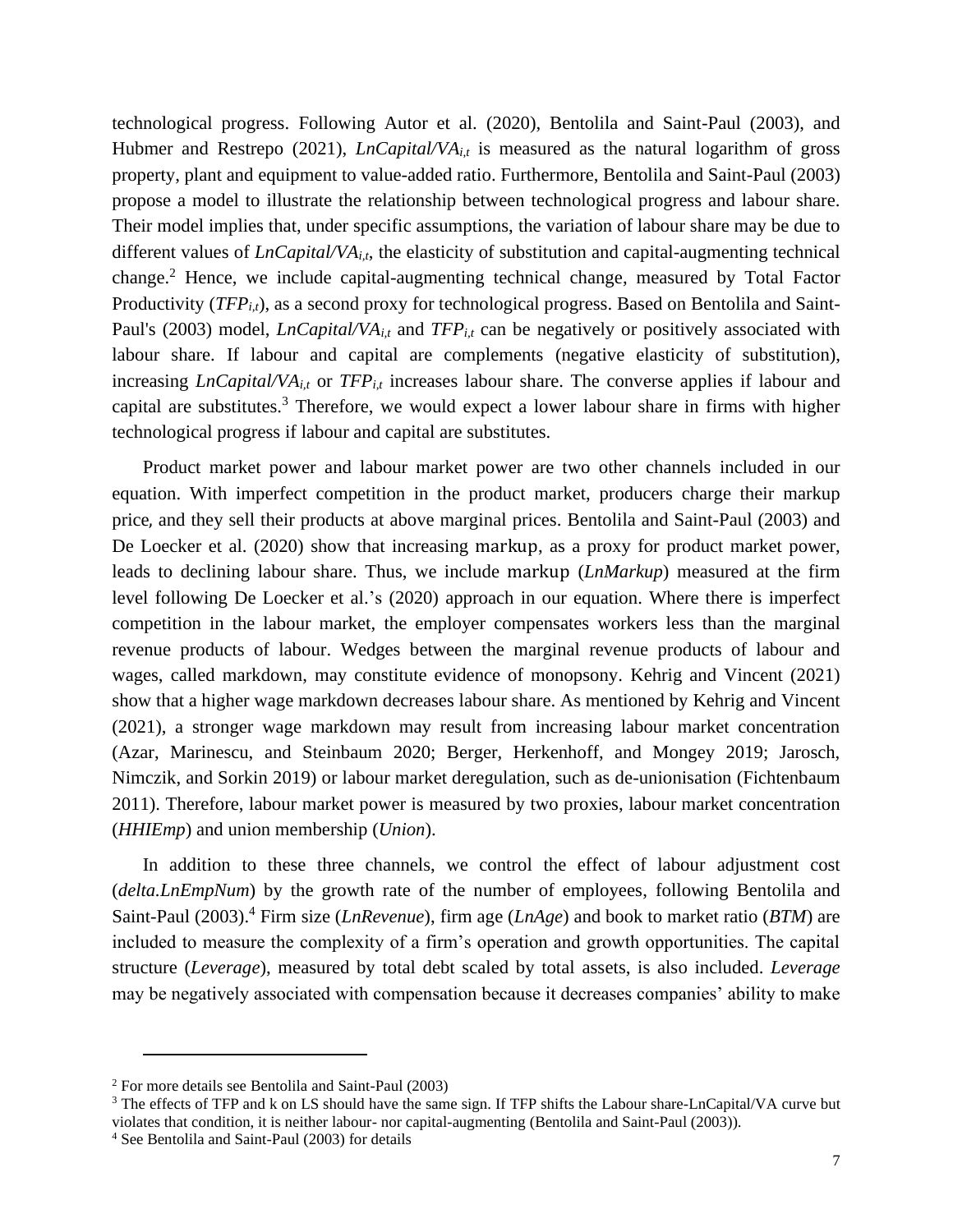their payroll. However, leverage can be positively correlated with compensation since potential bankruptcy costs arising from high leverage should be compensated by higher pay.

#### **3.2 Labour share and pay inequality**

Following Bengtsson and Waldenström (2018), we assume a log-linear relation between the two variables of interest, labour share and pay inequality. We examine their relationship using the following equation:

 $LnPayInequality_{i,t}$ 

 $= \alpha + \beta_1$  LnLaborShare<sub>it</sub> +  $\beta_2$  LnRevenue<sub>it</sub> +  $\beta_3$  BTM<sub>it</sub> +  $\beta_4$  LnAge<sub>it</sub> +  $\beta_5$  ROA<sub>it</sub> +  $\beta_6$  Ret $_{i,t}$  +  $\beta_7$  STDRet $_{i,t}$  +  $\beta_8$  Leverage $_{i,t}$  +  $\beta_9$  IsCEOChai $r_{i,t}$  +  $\beta_{10}$  BoardTenure $_{i,t}$ +  $\beta_{11}$  IndCommittee<sub>i,t</sub> +  $\beta_{12}$  PPEIntensity<sub>i,t</sub> +  $\beta_{13}$  RDIntensity<sub>i,t</sub>  $+ \beta_{14}$  IndConcentration<sub>it</sub> +  $\beta_{15}$  Education<sub>k,t</sub> +  $\beta_{16}$  Union<sub>k,t</sub>  $+ \beta_{17}$  UnemploymentRate<sub>kt</sub> +  $\beta_{18}$  VacantJobRatio<sub>it</sub> + Year Fixed effect<sub>t</sub> + *Industry Fixed effect<sub>i</sub>* + *Region Fixed Effect<sub>k</sub>* (2)

In the above equation, pay inequality is calculated using the ratio of the total CEO compensation to the mean employee pay during the fiscal year. The coefficient of interest,  $\beta_2$ , captures the association between the labour share and pay inequality. Similar to prior studies (Core, Holthausen, and Larcker 1999; Faleye, Reis, and Venkateswaran 2013; Taherifar, Holmes, and Hassan 2021), we control firm and labour market characteristics that can potentially affect pay inequality and may also be related to labour share. Hence, we include the firm's operation and growth opportunity proxies such as Firm size (*LnRevenue*), firm age (*LnAge*), book to market ratio (*BTM*), return on asset (*ROA*), annual stock return (*Ret*), the standard deviation of common stock returns (*STDRet*), and capital structure (*Leverage*). Furthermore, executives' bargaining power over board members is controlled by including CEO chair duality (*IsCEOChair*), Board tenure (*BoardTenure*) and the percentage of independent board members on the compensation committee (*IndCommittee*). Finally, labour bargaining power, measured by employees' skills and labour market characteristics, is also controlled. Employees' skills are measured by R&D intensity (*RDIntensity*), physical capital intensity (*PPTIntensity*), and workforce education (*Education*). Labour market characteristics, such as industry concentration (*IndConcentration*), employee unionisation (*Union*), unemployment rate (*UnemploymentRate*), and vacant job ratio (*VacantJob),*  are included. All variables are explained in Appendix B.

### **4 Data, sample, and measurement**

The financial data for this research are obtained from the Thomson Reuters DataStream database (*TRD*).<sup>5</sup> We start with all Australian listed firms (both active and inactive) covering all sectors of the economy over the period 2004–2019. In addition, Australian regional and industrylevel data are collected from the Australian Bureau of Statistics (*ABS*). In order to merge *TRD* and

<sup>&</sup>lt;sup>5</sup> To our knowledge, TRD is the only data source that provides financial data for Australian firms which has been widely used in the literature on compensation, pay inequality, and labour share (e.g., Guschanski and Onaran 2018).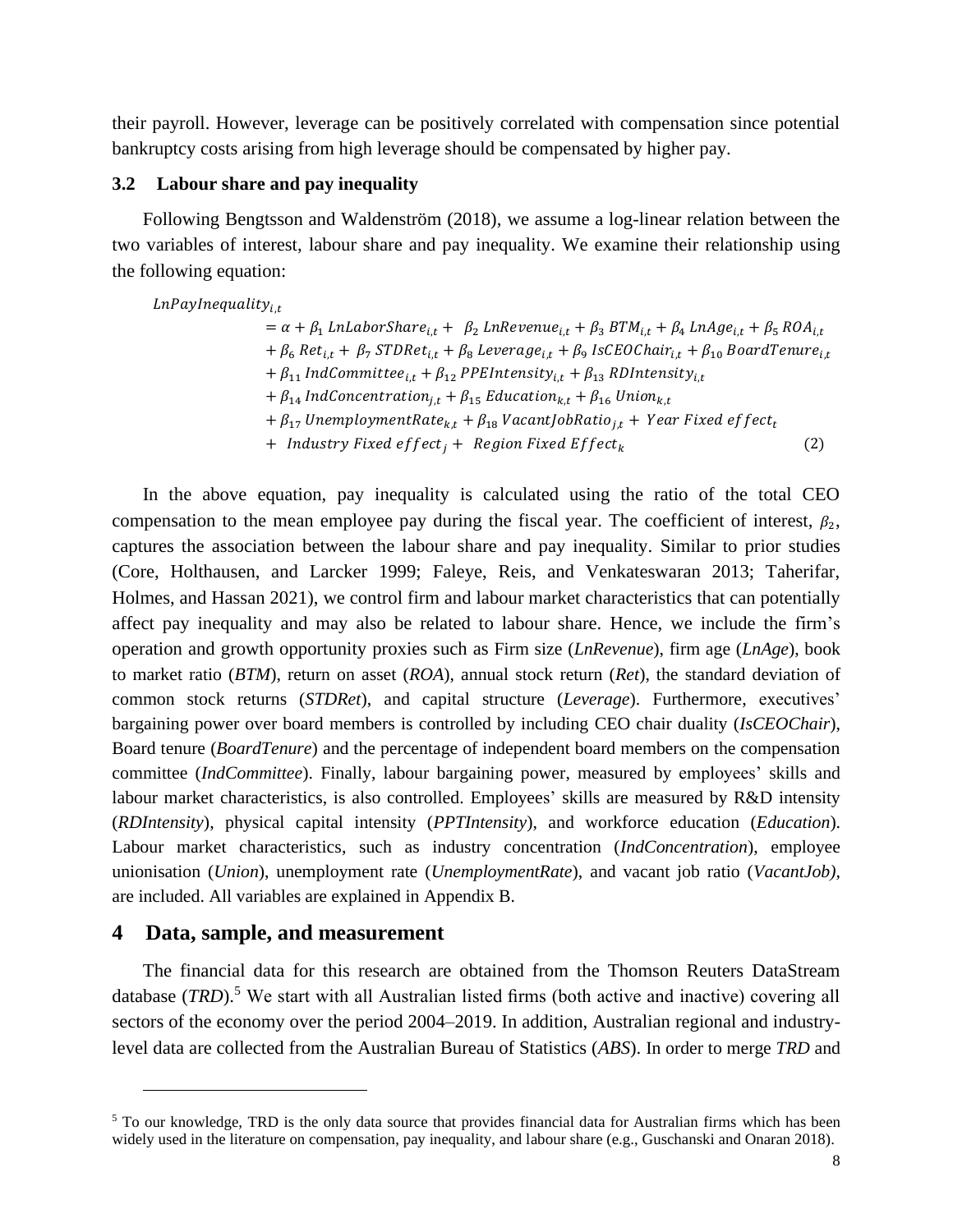*ABS* databases, industry groups and the region of incorporation are required for all firms. However, there are two issues. First, the state of incorporation for all companies and the GICS codes are not available in *TRD*. To address this problem, the country of incorporation, registered office region and *GICS* for all companies are retrieved from MorningStar DatAnalysis (*MD*). Then, the missing values of the country of incorporation and registered office region in *TRD* are completed using data from *MD*. Second, the industry identifiers differ in *MD* and *ABS*; the former uses *GICS* and the latter uses Australian and New Zealand Standard Industrial Classification (*ANZSIC*). To overcome this problem, we relate each two-digit *GICS* industry code to a two-digit *ANZSIC* code. If an exact match is not possible for the two-digit *ANZSIC* code, we use the broadest level of the *ANZSIC* code that potentially maps to the *GICS* industry code (Appendix B illustrates the industry map). Using these steps, our primary required dataset, including firm-level, industry-level, and regionlevel data, is constructed.

Our primary variable of interest is the firm-level labour share. Following Donangelo (2021) and Hartman-Glaser et al. (2019), labour share is defined as labour cost divided by value added in each firm at the end of the fiscal year. Labour cost is proxied by staff expenses, including wages and benefits such as health insurance and contributions to pension plans. In addition, value-added is defined as earnings before interest, tax, depreciation, and amortisation (*EBITDA*) plus labour cost. We follow Hartman-Glaser, Lustig, and Xiaolan (2019) and exclude firm-year observations with negative sales, negative number of employees, negative total assets, and negative staff expenses from our primary analysis. In addition, we eliminate firm-year observations with zero asset turnover. We also exclude firms that do not report a sector code. Consistent with the literature (Autor et al. 2020; Donangelo et al. 2019; Donangelo 2021), <sup>6</sup> all observations in which *LS* is negative or greater than one are excluded from the sample. Our final sample of firm-level labour share includes 8,515 firm-year observations and 1,592 unique firms.

Figure 2 demonstrates a correspondence between the aggregate firm-level labour share and the national account labour share. The aggregate labour share is calculated as the weighted average of labour share based on the share of value added in our sample, and national account labour share is the ratio of employee compensation to total factor income, which is equal to GDP less net taxes on production and imports. <sup>7</sup> Figure 2 shows that the aggregate labour share and national account labour share movement is quite similar. However, the national account labour share is larger and smoother than the aggregate labour share from 2004 to 2019. As De Loecker et al. (2020) discussed, listed firms are larger, older, more capital-intensive, and involve a more significant role for multinationals, which may cause a lower labour share among listed firms than in the whole economy. Generally, this correspondence provides some confidence that our estimation is a robust proxy of the aggregate labour share and can be employed to shed some light on the determinants of the labour share over the period 2004 -2019.

<sup>6</sup> Autor et al. (2020) exclude negative Value added from the data set

<sup>7</sup> https://www.abs.gov.au/statistics/economy/national-accounts/australian-system-national-accounts/2019-20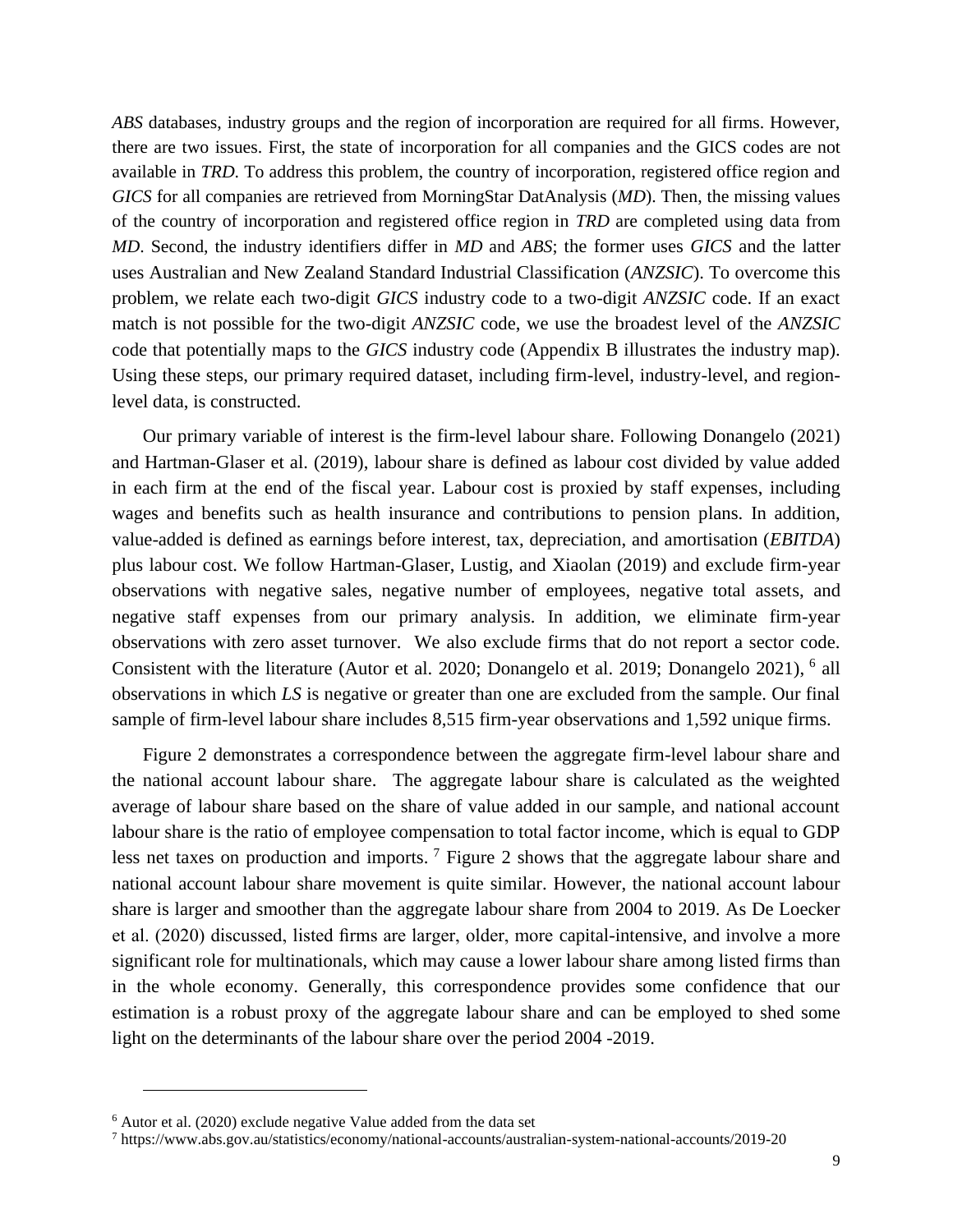

*Figure 2 The relationship between firm-level aggregate labour share and national account's labour share*

In addition to labour share, other financial variables are also calculated based on data availability in the TRD database. The second variable of interest, pay inequality, is calculated as the ratio of total CEO compensation to the mean employee expenses during the fiscal year. CEO's compensation is defined in the TRD database as the highest remuneration within a firm.<sup>8</sup> Employees' average compensation is calculated as the ratio of employee expenses minus the highest remuneration to the number of employees minus one.<sup>9</sup> Measurement of other significant variables such as *LnCapital/VA*, *TFP*, *LnMarkup*, and *HHIEmp* is explained in Appendix A. For all variables, we exclude observations with missing values, resulting in a sample of 3292 firm-year observations with 659 unique firms for our main regression (table 2). Therefore, our sample in this study is limited to observations covering all required variables in our database. In addition, all continuous financial variables are winsorised at the 1% level in each two-digit GICS to reduce the influence of possible outliers.

Table 1 provides descriptive statistics for all variables in the sample of 3292 observations. On average, the proportion of Australian firms' value-added paid to labour is 55 per cent over the period 2004-2019.Fifty per cent of the labour share in our sample lies between 37.7% and 73.3%. In addition, the average markup in our sample is 1.48 (*LnMarkupOP* is equal to 0.395), which means that the average markup charged is 48% over marginal cost. Moreover, our further primary analysis shows that none of variables are highly correlated, and the signs of the

<sup>8</sup> CEO compensation is reported in TRD based on the US dollar. Therefore, we also collect the USD/AUD currency rate from TRD. We calculate CEO compensation in AUD by multiplying CEO compensation in USD by the currency rate in the fiscal date of each firm-year

<sup>9</sup> If the number of employees is missing, we use the employee numbers from the previous year.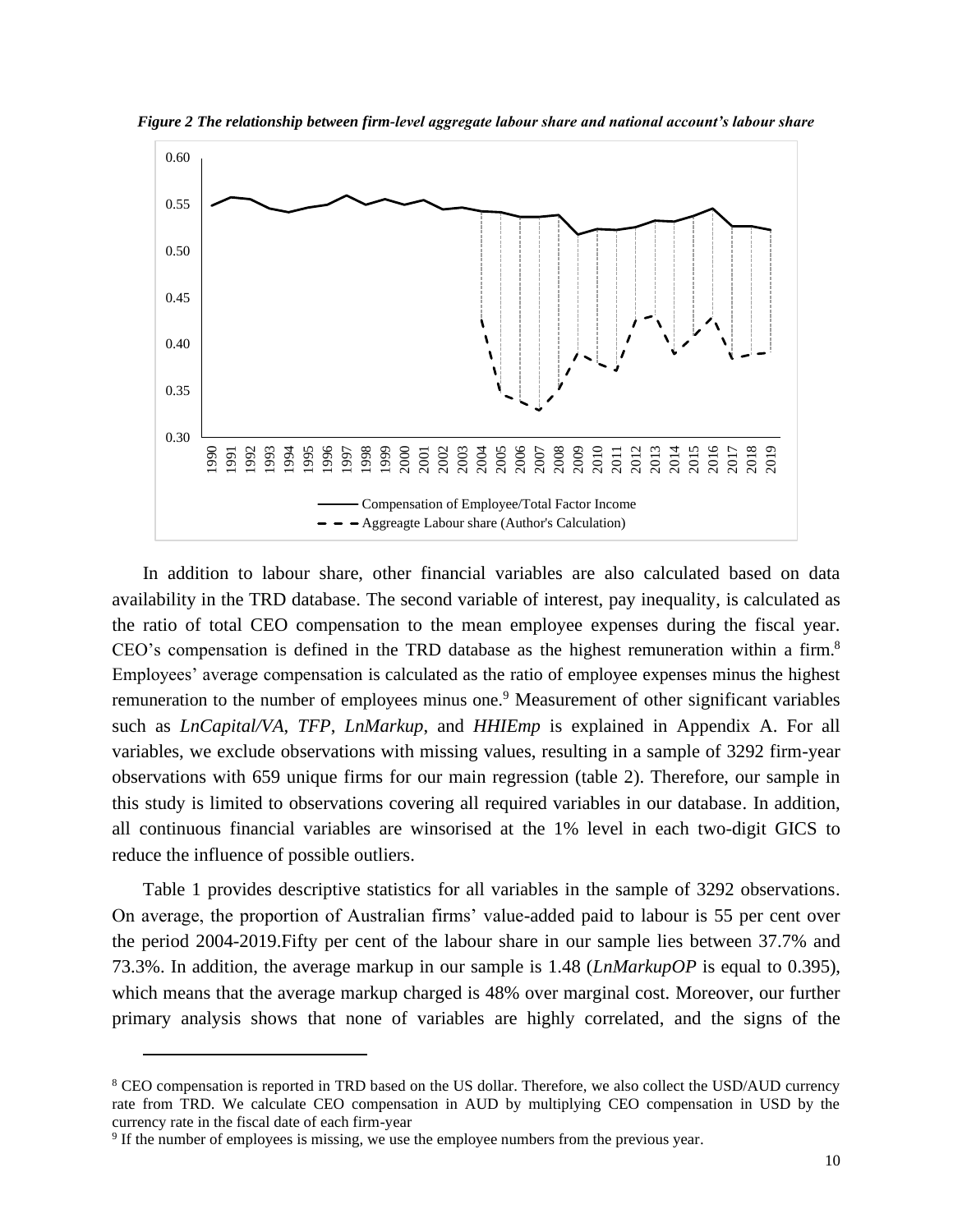correlations are consistent with our expectations. Technological progress and product market power are negatively correlated with labour share, while a negligible positive correlation exists between *Union* and labour share. In addition, there is a negative correlation between labour share and pay inequality.

| Variable           | Obs.  | Mean   | SD.    | 1st quartile | Median  | 3rd quartile |
|--------------------|-------|--------|--------|--------------|---------|--------------|
| LaborShare         | 3,292 | 0.550  | 0.243  | 0.377        | 0.593   | 0.733        |
| LnPayInequality    | 1,352 | 3.223  | 1.096  | 2.458        | 3.234   | 3.928        |
| LnCapital/VA       | 3,292 | 0.000  | 1.305  | $-0.875$     | 0.099   | 0.949        |
| <b>TFPOLS</b>      | 3,292 | 0.034  | 0.656  | $-0.336$     | 0.030   | 0.420        |
| LnMarkupOLS        | 3,292 | 0.408  | 0.649  | 0.044        | 0.281   | 0.596        |
| <b>TFPOP</b>       | 3,292 | 0.745  | 1.848  | $-0.433$     | 0.739   | 2.022        |
| LnMarkupOP         | 3,292 | 0.395  | 0.643  | 0.037        | 0.256   | 0.568        |
| <b>TFPWRDG</b>     | 3,292 | 0.652  | 1.711  | $-0.354$     | 0.600   | 1.857        |
| LnMarkupWRDG       | 3,292 | 0.415  | 0.652  | 0.020        | 0.297   | 0.620        |
| IndHHIEmp          | 3,292 | 0.181  | 0.134  | 0.099        | 0.150   | 0.190        |
| Union              | 3,292 | 15.081 | 2.446  | 12.924       | 15.372  | 16.674       |
| LnEmployeeNumber   | 3,292 | 6.433  | 2.079  | 5.187        | 6.460   | 7.770        |
| <b>BTM</b>         | 3,292 | 0.825  | 0.763  | 0.375        | 0.629   | 1.053        |
| LnAge              | 3,292 | 2.540  | 0.904  | 2.036        | 2.618   | 3.130        |
| LnRevenue          | 3,292 | 5.729  | 1.886  | 4.474        | 5.677   | 6.977        |
| Leverage           | 3,292 | 2.651  | 1.374  | 2.334        | 3.067   | 3.495        |
| <b>ROA</b>         | 3,284 | 8.578  | 7.850  | 4.165        | 7.225   | 11.510       |
| Ret                | 3,260 | 0.057  | 0.477  | $-0.185$     | 0.086   | 0.322        |
| <b>STDRet</b>      | 2,717 | 0.126  | 0.067  | 0.081        | 0.111   | 0.154        |
| IsCEOChair         | 1,425 | 0.103  | 0.304  | 0.000        | 0.000   | 0.000        |
| <b>BoardTenure</b> | 1,413 | 6.684  | 3.168  | 4.560        | 6.130   | 8.050        |
| IndCommittee       | 1,389 | 84.013 | 22.079 | 67.000       | 100.000 | 100.000      |
| PPEIntensity       | 3,292 | 2.286  | 16.679 | 0.023        | 0.087   | 0.340        |
| RDIntensity        | 3,292 | 0.447  | 2.461  | 0.000        | 0.000   | 0.000        |
| IndConcentration   | 3,292 | 0.093  | 0.070  | 0.044        | 0.069   | 0.125        |
| Education          | 3,292 | 18.509 | 3.224  | 16.124       | 18.107  | 20.831       |
| Unemployment       | 3,292 | 5.174  | 0.728  | 4.761        | 5.143   | 5.747        |
| VacantJob          | 3,292 | 1.898  | 1.084  | 1.143        | 1.516   | 2.282        |

#### **Table 1 Summary statistic of all variables**

Table 1 presents summary statistics for the main variables in our samples. Firm characteristic Continuous variables are winsorised at 1 per cent and 99 per cent in each two-digit GICS. All variables are defined in Appendix B.

## **5 Empirical Analysis**

This section starts by examining the firm-level determinants of labour share. It then follows the impact of labour share on pay inequality within firms.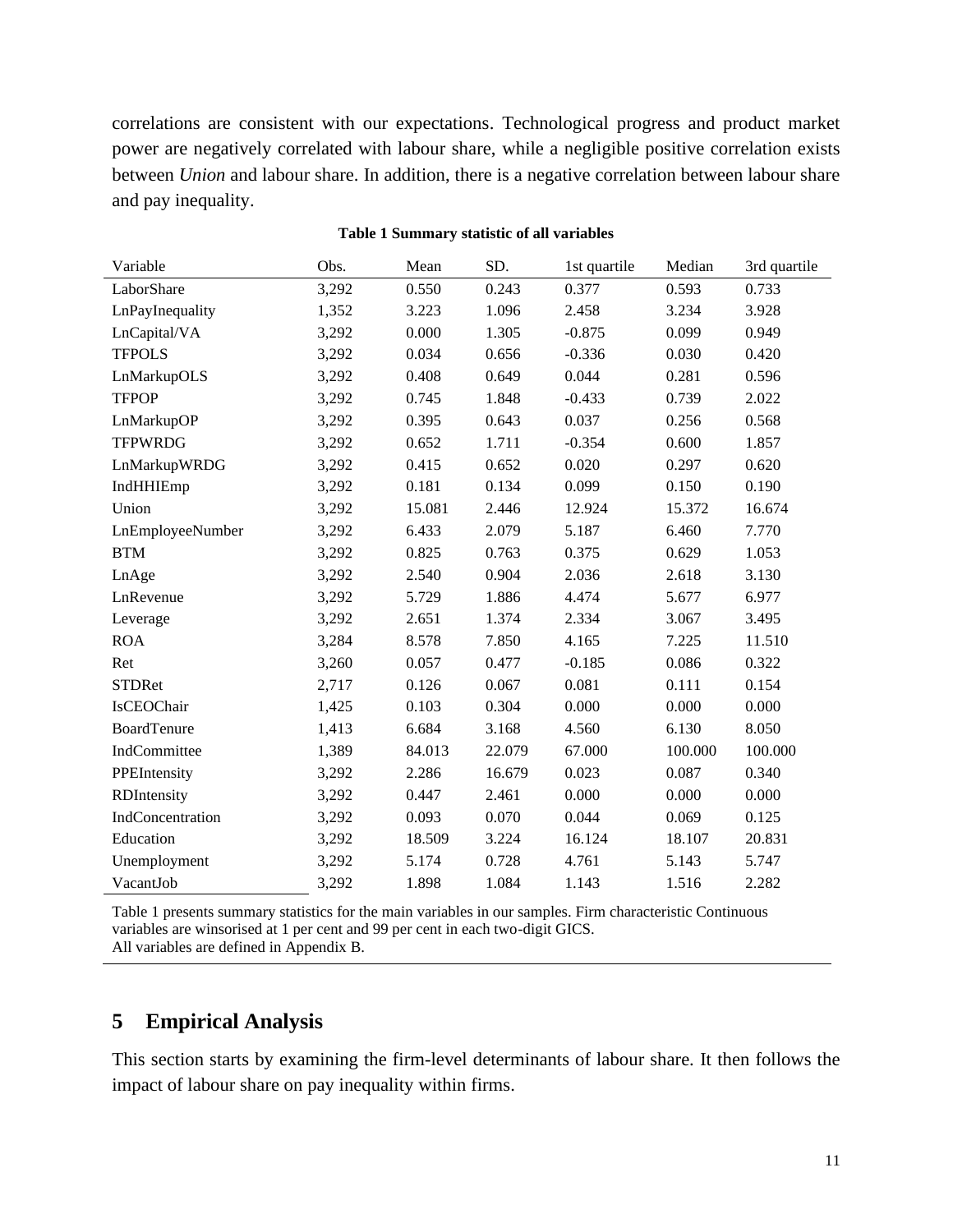#### **5.1 Determinants of labour share**

Table 2 provides the estimation of our regression model in equation 1. Our dependent variable is the natural logarithm of labour share in all columns. Columns 1, 3 and 5 report estimated coefficients using the ordinary least squares (*OLS*) method, including region, industry, and year fixed effects with robust standard error clustered at the firm level. However, there is a possibility that the labour share and its drivers are jointly determined. The appropriate way to control the endogeneity problem is to employ instrument variables that are not subject to reverse causality for our variables of interest. This method seems hardly feasible since this would require exogenous variables for all the potentially endogenous drivers of the labour share that interest us. Hence, we address the endogeneity problem by using the two-step "system generalised method of moments (*SGMM*)" (Arellano and Bond 1991; Arellano and Bover 1995) with a robust standard error similar to other studies in this stream of literature (e.g., Bentolila and Saint-Paul 2003). The econometrics literature shows that the two-step *SGMM* estimator is the most widely used technique to deal with potential endogeneity (Windmeijer 2005). In addition, *SGMM* controls for unobserved heterogeneity and dynamics in the system, since there is the possibility of persistence in labour share and mismeasurement of variables that may bias estimates.

*SGMM* estimates a system of equations that express labour share as a function of the covariates in both levels and first differences. We treat the labour share and all right-hand side variables except *Union* as potentially endogenous variables. We use the first differences of first and second lagged of endogenous variables for the level equation and the second and third lagged values of endogenous variables as instruments for the first differences equation. The specification is checked using the Hensen statistic, a test of overidentifying restrictions for the validity of the instrument set. Columns 2, 4 and 6 of Table 2 present the estimated coefficients by *SGMM* along with the first-order autocorrelation, second-order autocorrelation, third-order autocorrelation, and Hansen test of over-identification.

Table 2 shows that technological progress significantly negatively impacts labour share. The negative and significant coefficient of *LnCapital/VA* across all columns, shown in the second row, indicates that capital and labour are substitutes. Therefore, a capital increase is associated with a decline in labour share. The next three rows illustrate the estimated coefficient of *TFP*, calculated based on the estimation of the Cobb-Douglas production function by Olley and Pakes' (1996) method (*TFPOP*), the Ordinary Least Squares method (*TFPOLS*) and the one-step GMM (Wooldridge, 2009) method (*TFPWDRG*). Regardless of our estimation method, we find a negative and significant association between *TFP* and labour share. Bentolila and Saint-Paul (2003) point out that the similar coefficient sign of *LnCapital/VA* and *TFP* shows that total factor productivity captures strictly capital-augmenting technological progress. Hence, Australian firms with higher capital-output ratios and capital-augmenting technological progress have lower labour share, consistent with our first hypothesis.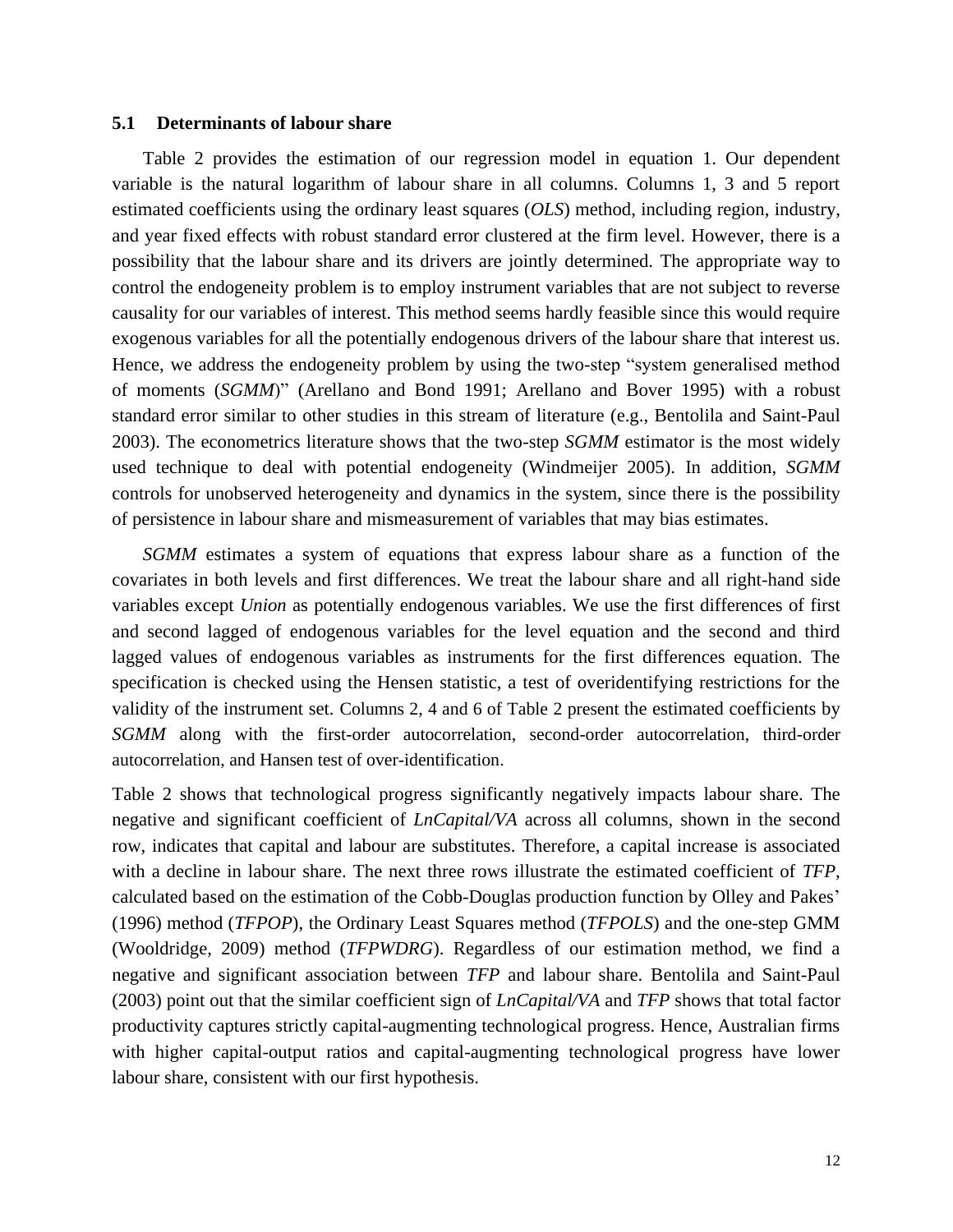| <b>Table 2 Determinants of labour share</b> |  |  |
|---------------------------------------------|--|--|
|---------------------------------------------|--|--|

|                                 |              |                  |             | LnLabourShare    |             |                  |
|---------------------------------|--------------|------------------|-------------|------------------|-------------|------------------|
|                                 | <b>OP</b>    | <b>SGMM</b>      | <b>OLS</b>  | <b>SGMM</b>      | <b>WDRG</b> | <b>SGMM</b>      |
|                                 |              | (OP)             |             | (OLS)            |             | (WDRG)           |
|                                 | (1)          | (2)              | (3)         | (4)              | (5)         | (6)              |
| Lag.LnLaborShare                |              | $0.608***$       |             | $0.603***$       |             | $0.609***$       |
|                                 |              | (0.044)          |             | (0.043)          |             | (0.043)          |
|                                 | $-0.173***$  | $-0.056**$       | $-0.273***$ | $-0.094***$      | $-0.186***$ | $-0.062**$       |
| LnCapital/VA                    |              |                  |             |                  |             |                  |
|                                 | (0.022)      | (0.023)          | (0.025)     | (0.028)          | (0.022)     | (0.024)          |
| <b>TFPOP</b>                    | $-0.175***$  | $-0.163***$      |             |                  |             |                  |
|                                 | (0.029)      | (0.028)          |             |                  |             |                  |
| <b>TFPOLS</b>                   |              |                  | $-0.429***$ | $-0.209***$      |             |                  |
|                                 |              |                  | (0.048)     | (0.041)          |             |                  |
| <b>TFPWRDG</b>                  |              |                  |             |                  | $-0.214***$ | $-0.180***$      |
|                                 |              |                  |             |                  | (0.032)     | (0.030)          |
| LnMarkupOP                      | $-0.245***$  | $-0.066**$       |             |                  |             |                  |
|                                 | (0.036)      | (0.031)          |             |                  |             |                  |
| LnMarkupOLS                     |              |                  | $-0.215***$ | $-0.055**$       |             |                  |
|                                 |              |                  | (0.035)     | (0.027)          |             |                  |
| LnMarkupWRDG                    |              |                  |             |                  | $-0.243***$ | $-0.067**$       |
|                                 |              |                  |             |                  | (0.035)     | (0.028)          |
| IndHHIEmp                       | 0.225        | 0.086            | $0.288*$    | 0.171            | $0.308*$    | 0.193            |
|                                 | (0.156)      | (0.145)          | (0.159)     | (0.159)          | (0.164)     | (0.149)          |
| Union                           | 0.023        | 0.001            | 0.017       | $-0.003$         | 0.024       | 0.002            |
|                                 | (0.016)      | (0.011)          | (0.016)     | (0.01)           | (0.016)     | (0.011)          |
| D.LnEmployeeNumber              | $-0.072***$  | $-0.029$         | $-0.111***$ | $-0.046$         | $-0.077***$ | $-0.029$         |
|                                 | (0.028)      | (0.038)          | (0.028)     | (0.035)          | (0.027)     | (0.039)          |
| <b>BTM</b>                      | $0.111***$   | $0.057**$        | $0.092***$  | $0.061***$       | $0.107***$  | $0.057**$        |
|                                 | (0.025)      | (0.024)          | (0.023)     | (0.023)          | (0.024)     | (0.024)          |
| LnAge                           | $-0.033*$    | $-0.039**$       | $-0.049***$ | $-0.043***$      | $-0.034*$   | $-0.042***$      |
|                                 | (0.019)      | (0.015)          | (0.018)     | (0.014)          | (0.019)     | (0.015)          |
| LnRevenue                       | $0.040***$   | $0.033**$        | $0.053***$  | 0.021            | $0.045***$  | $0.035**$        |
|                                 | (0.015)      | (0.015)          | (0.012)     | (0.014)          | (0.014)     | (0.015)          |
| Leverage                        | $0.020*$     | $-0.002$         | $0.023**$   | 0.006            | $0.019*$    | $-0.002$         |
|                                 | (0.011)      | (0.014)          | (0.011)     | (0.013)          | (0.011)     | (0.013)          |
| Constant                        | $-1.151***$  | $-0.085$         | $-1.422***$ | $-0.306$         | $-1.082***$ | $-0.066$         |
|                                 | (0.335)      | (0.199)          | (0.333)     | (0.197)          | (0.336)     | (0.207)          |
| Observation                     | 3292         | 3292             | 3292        | 3292             | 3292        | 3292             |
| Firm                            | 659          | 659              | 659         | 659              | 659         | 659              |
| Adjusted R <sub>2</sub>         | 0.45         |                  | 0.495       |                  | 0.455       |                  |
| Root MSE                        | 0.523        |                  | 0.501       |                  | 0.52        |                  |
| Number of Instrument            |              | 576              |             | 576              |             | 576              |
| Hansen<br>test<br>of<br>over-   |              | 0.387            |             | 0.369            |             | 0.371            |
| Arellano-Bond test for AR(1)    |              | $\boldsymbol{0}$ |             | $\boldsymbol{0}$ |             | $\boldsymbol{0}$ |
| Arellano-Bond test for $AR(2)$  |              | 0.093            |             | 0.081            |             | 0.093            |
| Arellano-Bond test for AR(3)    |              | 0.503            |             | 0.452            |             | 0.511            |
| $^*$ ,<br>**<br>***<br>Indicate | significance | the<br>at        | 10%,<br>5%  | and<br>1%        | levels,     | respectively.    |
|                                 |              |                  |             |                  |             |                  |

Table 2 reports the determinants of labour share. Labour share is measured as labour cost divided by the sum of earnings before interest, tax, depreciation, and amortisation (*EBITDA*) and labour cost.

Each regression includes region, industry, and year fixed effects. Continuous variables are winsorised at 1 per cent and 99 per cent. Robust standard errors clustered at the firm level are reported in parentheses. All variables are defined in Appendix B.

Turning to product market power, we investigate the relationship between *LnMarkup* and labour share. To calculate firm-level markup, we need to estimate the Cobb-Douglas production function for each two-digit GICS industry. Similar to *TFP* estimation, we employ three different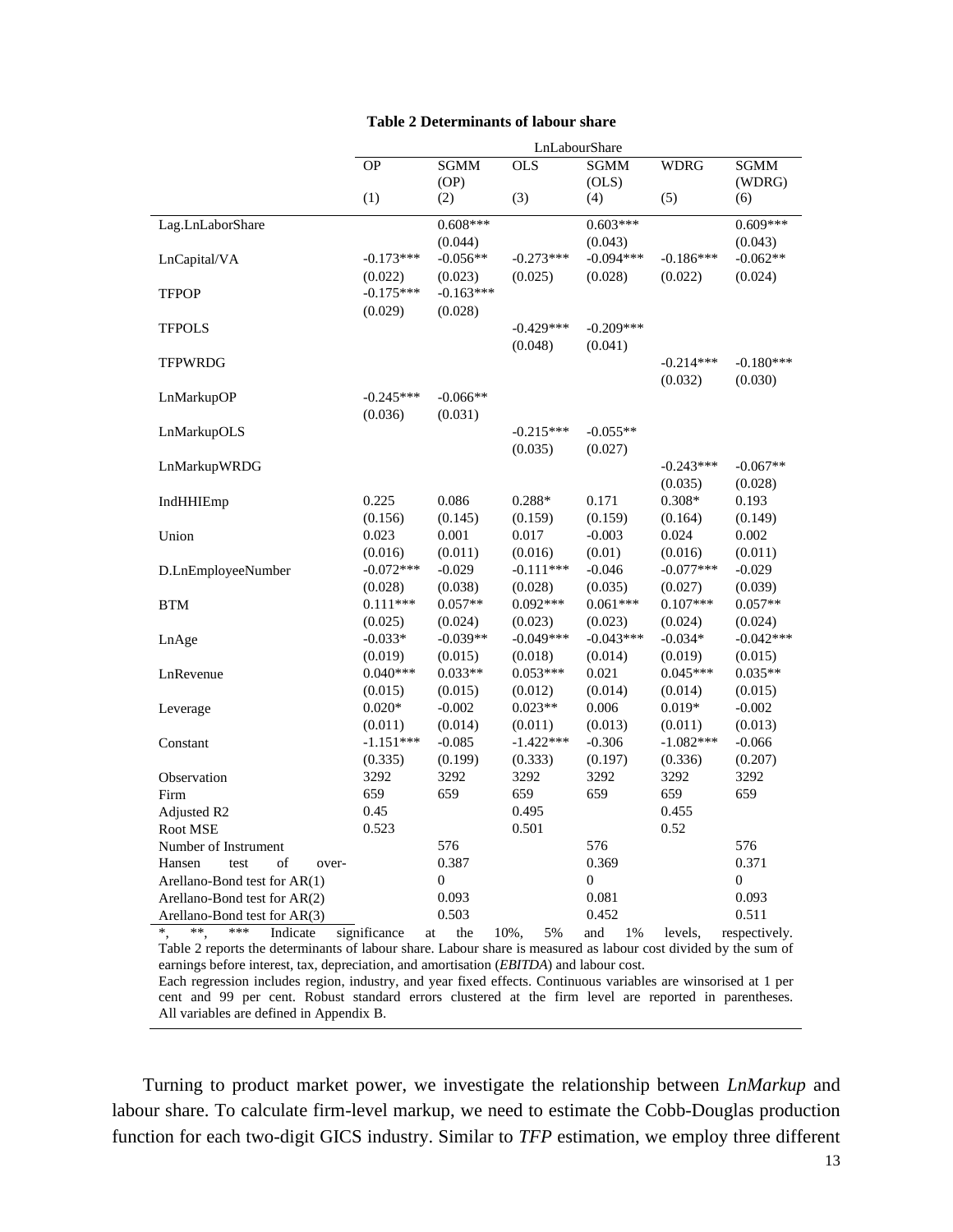methods of estimating a Cobb-Douglas production function. In this paper, *LnMarkupOP, LnMarkupOLS* and *LnMarkupWRDG* present the natural logarithm of markup, in which the Cobb-Douglas production function is estimated by the methods of Olley and Pakes (1996), OLS, and Woodrige (2009), respectively. Rows 6, 7 and 8 report the regression coefficients of the log of the labour share on the log of the firm's markup. The results show a negative and significant association between markup and labour share across all columns. In other words, 10% increases in the firm's markup decrease the labour share by 2.1% to 2.4 % based on OLS estimation and 0.55% to 0.67% based on two-step *SGMM*. Although the coefficient of the markup differs across our estimation method, the broad pattern is quite similar. In sum, we find firm-level evidence of a direct inverse relation between markups and labour share, consistent with our first hypothesis.

We also examine how labour market power impacts labour share. Row 9 shows the impact of *IndHHIEmp* on labour share. The OLS estimations in columns 3 and 5 show a positive relationship between *IndHHIEmp* and labour share at the 10% level. However, their relationship becomes insignificant after solving endogeneity concerns using two-step *SGMM*. While this finding is not consistent with our first hypothesis, it is close to the result achieved by Lipsius (2019), which shows that labour market concentration is an implausible driver of the falling labour share. In addition, row 10 illustrates that *Union* does not significantly impact labour share. In all columns, we also control for the possible effect of other factors on labour share. Among them, *BTM LnAge* are strongly related to labour share. Table 2 shows that labour share decreases with a decrease in *BTM* and an increase in *LnAge*. This is consistent with Donangelo et al. (2019). High labour share firms are more exposed to systematic risk and less productive.

As a preliminary robustness check, Table 3 shows the impact of each driver, including technological progress, product market power and labour market power, separately on labour share. The coefficients in all columns are estimated by two-step *SGMM* with robust standard error in which labour share and all right-hand side variables except *Union* are treated as potentially endogenous variables. We use the first and second lagged values of first differences of endogenous variables for the level equation and the second and third lagged values of endogenous variables as instruments for the first differences equation. The first three columns show that firms with a higher *LnCapital/VA* and *TFP* have a lower labour share. The next three columns provide evidence of the negative relationship between *LnMarkup* and labour share. A 1% increase in markup leads to around a 0.08% decrease in the labour share across all the Cobb-Douglas production function estimation methods. The last column shows that labour market power, measured by *IndHHIEmp* or *Union*, is not related to firm-level labour share, at least in our sample. Overall, the Australian firm-level evidence on the potential drivers of labour share is in line with previous studies. Our result shows that technological progress and product market power are the most critical factors in explaining the level of labour share.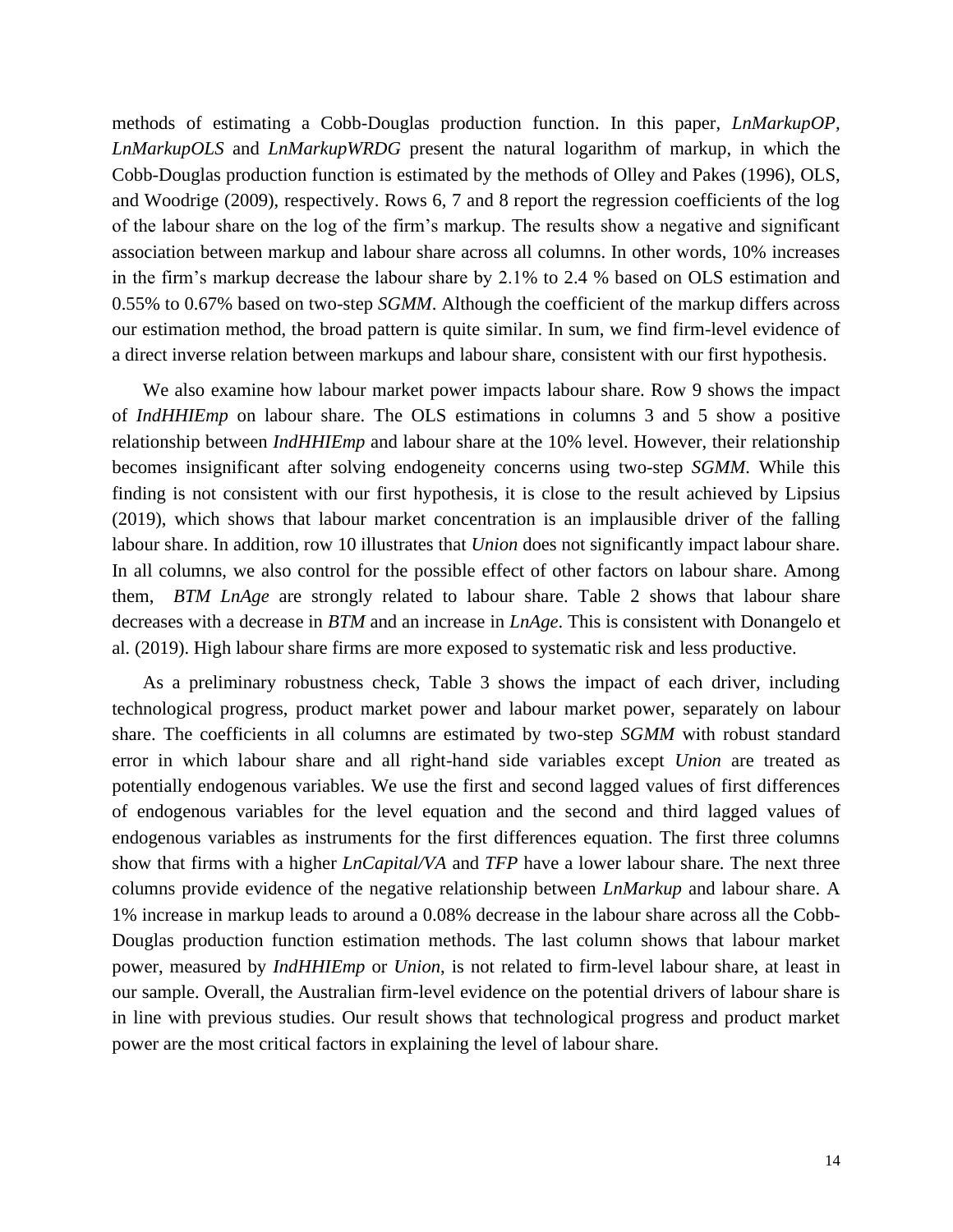|                                              |                  |                  |                  | LnLabourShare |                  |                  |                  |
|----------------------------------------------|------------------|------------------|------------------|---------------|------------------|------------------|------------------|
|                                              | (1)              | (2)              | (3)              | (4)           | (5)              | (6)              | (7)              |
| L.LogLaborShare                              | $0.604***$       | $0.605***$       | $0.604***$       | $0.569***$    | $0.568***$       | $0.567***$       | 0.599***         |
|                                              | (0.048)          | (0.046)          | (0.047)          | (0.043)       | (0.043)          | (0.043)          | (0.045)          |
| LnCapital/VA                                 | $-0.075***$      | $-0.111***$      | $-0.078***$      |               |                  |                  |                  |
|                                              | (0.023)          | (0.029)          | (0.023)          |               |                  |                  |                  |
| <b>TFPOP</b>                                 | $-0.167***$      |                  |                  |               |                  |                  |                  |
|                                              | (0.033)          |                  |                  |               |                  |                  |                  |
| <b>TFPOLS</b>                                |                  | $-0.196***$      |                  |               |                  |                  |                  |
|                                              |                  | (0.047)          |                  |               |                  |                  |                  |
| <b>TFPWRDG</b>                               |                  |                  | $-0.180***$      |               |                  |                  |                  |
|                                              |                  |                  | (0.037)          |               |                  |                  |                  |
| LnMarkupOP                                   |                  |                  |                  | $-0.083**$    |                  |                  |                  |
|                                              |                  |                  |                  | (0.037)       |                  |                  |                  |
| LnMarkupOLS                                  |                  |                  |                  |               | $-0.084**$       |                  |                  |
|                                              |                  |                  |                  |               | (0.037)          |                  |                  |
| LnMarkupWRDG                                 |                  |                  |                  |               |                  | $-0.086**$       |                  |
|                                              |                  |                  |                  |               |                  | (0.037)          |                  |
| IndHHIEmp                                    |                  |                  |                  |               |                  |                  | 0.123            |
|                                              |                  |                  |                  |               |                  |                  | (0.135)          |
| Union                                        |                  |                  |                  |               |                  |                  | 0.007            |
|                                              |                  |                  |                  |               |                  |                  | (0.009)          |
| D.LnEmployeeNumber                           | $-0.059$         | $-0.074*$        | $-0.059$         | $-0.074$      | $-0.075$         | $-0.075$         | $-0.088*$        |
|                                              | (0.041)          | (0.04)           | (0.042)          | (0.049)       | (0.049)          | (0.05)           | (0.049)          |
| <b>BTM</b>                                   | $0.073***$       | $0.069***$       | $0.072***$       | 0.029         | 0.029            | 0.029            | 0.026            |
|                                              | (0.027)          | (0.025)          | (0.026)          | (0.029)       | (0.029)          | (0.029)          | (0.027)          |
| LnAge                                        | $-0.033**$       | $-0.028**$       | $-0.032**$       | $-0.043***$   | $-0.043***$      | $-0.043***$      | $-0.024**$       |
|                                              | (0.014)          | (0.013)          | (0.014)          | (0.014)       | (0.014)          | (0.014)          | (0.012)          |
| LnRevenue                                    | $0.039**$        | 0.024            | $0.042**$        | $-0.007$      | $-0.007$         | $-0.007$         | $-0.02$          |
|                                              | (0.018)          | (0.016)          | (0.018)          | (0.014)       | (0.014)          | (0.014)          | (0.016)          |
| Leverage2                                    | $-0.004$         | 0.007            | $-0.004$         | $-0.011$      | $-0.011$         | $-0.011$         | 0.004            |
|                                              | (0.013)          | (0.014)          | (0.013)          | (0.011)       | (0.012)          | (0.012)          | (0.011)          |
| $_{cons}$                                    | $-0.125$         | $-0.427***$      | $-0.125$         | $-0.222*$     | $-0.214*$        | $-0.205*$        | $-0.355*$        |
|                                              | (0.120)          | (0.122)          | (0.113)          | (0.123)       | (0.123)          | (0.124)          | (0.189)          |
|                                              |                  |                  |                  |               |                  |                  |                  |
| Observation<br>Firm                          | 3443<br>681      | 3443<br>681      | 3443<br>681      | 3722<br>715   | 3722<br>715      | 3722             | 4175             |
|                                              | 467              |                  |                  | 444           | 444              | 715<br>444       | 775<br>422       |
| Number of Instrument<br>Hansen test of over- | 0.424            | 467<br>0.276     | 467<br>0.429     | 0.383         | 0.383            | 0.385            | 0.288            |
|                                              |                  |                  | $\boldsymbol{0}$ |               | $\boldsymbol{0}$ |                  | $\boldsymbol{0}$ |
| Arellano-Bond test for AR(1)                 | $\boldsymbol{0}$ | $\boldsymbol{0}$ |                  | $\mathbf{0}$  |                  | $\boldsymbol{0}$ |                  |
| Arellano-Bond test for AR(2)                 | 0.061            | 0.053            | 0.061            | 0.082         | 0.081            | 0.081            | 0.087            |
| Arellano-Bond test for AR(3)                 | 0.469            | 0.456            | 0.471            | 0.404         | 0.403            | 0.403            | 0.622            |

\*, \*\*, \*\*\* Indicate significance at the 10%, 5% and 1% levels, respectively.

Table 3 reports the impact of each leading channel: technological progress, product market power and labour market power, on labour share. Labour share is measured as labour cost divided by the sum of earnings before interest, tax, depreciation, and amortisation (*EBITDA*) and labour cost.

Each regression includes region, industry, and year fixed effects. Continuous variables are winsorised at 1 per cent and 99 per cent. Robust standard errors clustered at the firm level are reported in parentheses.

All variables are defined in Appendix B.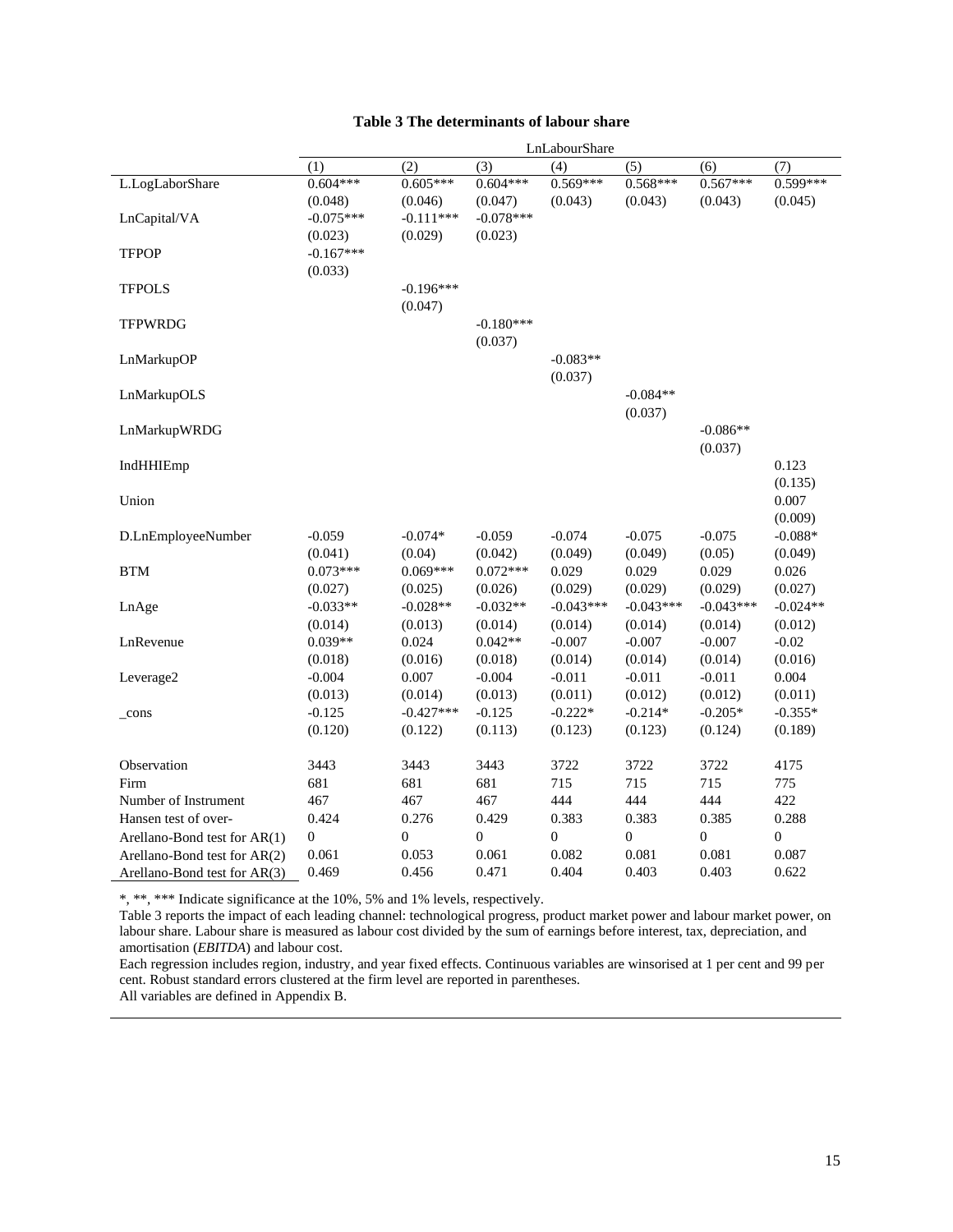#### **5.1.1 Further empirical results**

This section presents several robustness tests seeking to test the stability of our result among different subsamples.<sup>10</sup> First, the primary regression model considers year heterogeneity by including year dummies and imposes a common coefficient for all three channels over time. Table 4 Panel A shows the regression coefficients that result from separate period by period estimates of equation (1). In all periods, technological progress and product market power have a significant and negative impact on labour share. However, the magnitude of the impacts is quite different. In addition, there is no evidence of a relationship between labour market power and labour share. The sign of the coefficient estimation is in line with the total sample result (Table 2).

Second, the importance of industry heterogeneity in understanding declining labour share has been highlighted in several papers (e.g., Autor et al. 2020; Karabarbounis and Neiman 2014). To explore this heterogeneity, we investigate sector differences by estimating equation (1) for 11 sectors, defined based on their one-digit *GICS* (Table 4 panel B). The result shows that the coefficients of *TFP* and *LnMarkup* are negative in all sectors with a significance level of less than 10 per cent in 6 and 4 out of 11, respectively.<sup>11</sup> In addition, we do not find evidence of a significant impact of technological progress, *LnCapital/VA* and *TFP,* on labour share in hightech sectors, including health care, information technology and Communication services,  $12$  with the exception of *LnCapital/VA* in the information technology sector. This result shows that firms operating in high-tech sectors are not significantly affected by technological progress. Since a high proportion of employees in high-tech firms are highly skilled, this result is consistent with a skilled-biased technological progress impact on labour share (e.g., Krusell et al. 2000). Moreover, our result shows that product market power has insignificant or a low significant impact on declining labour share in high-tech sectors. However, this contrasts with the findings of Autor et al. (2020) who posit that firm concentration predicts a larger fall in the labour share in high-tech sectors. One explanation could be that there is insufficient variation in the data of this sub-sample of companies to identify the impact of the product market.

<sup>&</sup>lt;sup>10</sup> In all subsamples, the coefficients are estimated using the *OLS* method. The low number of observations in some subsamples and high numbers of instruments provided by *SGMM* enable us to estimate coefficients using the twostep *SGMM* method. However, it is assumed that the *OLS* bias is limited since estimated coefficients using *OLS* and the *SGMM* method (Table 2) show a similar sign.

<sup>&</sup>lt;sup>11</sup> Except the coefficient of the markup in Utilities, which is almost equal to zero.

<sup>&</sup>lt;sup>12</sup> By following Abayadeera (2010), we consider health care, information technology and telecommunication services as sectors including most Australian high-tech firms.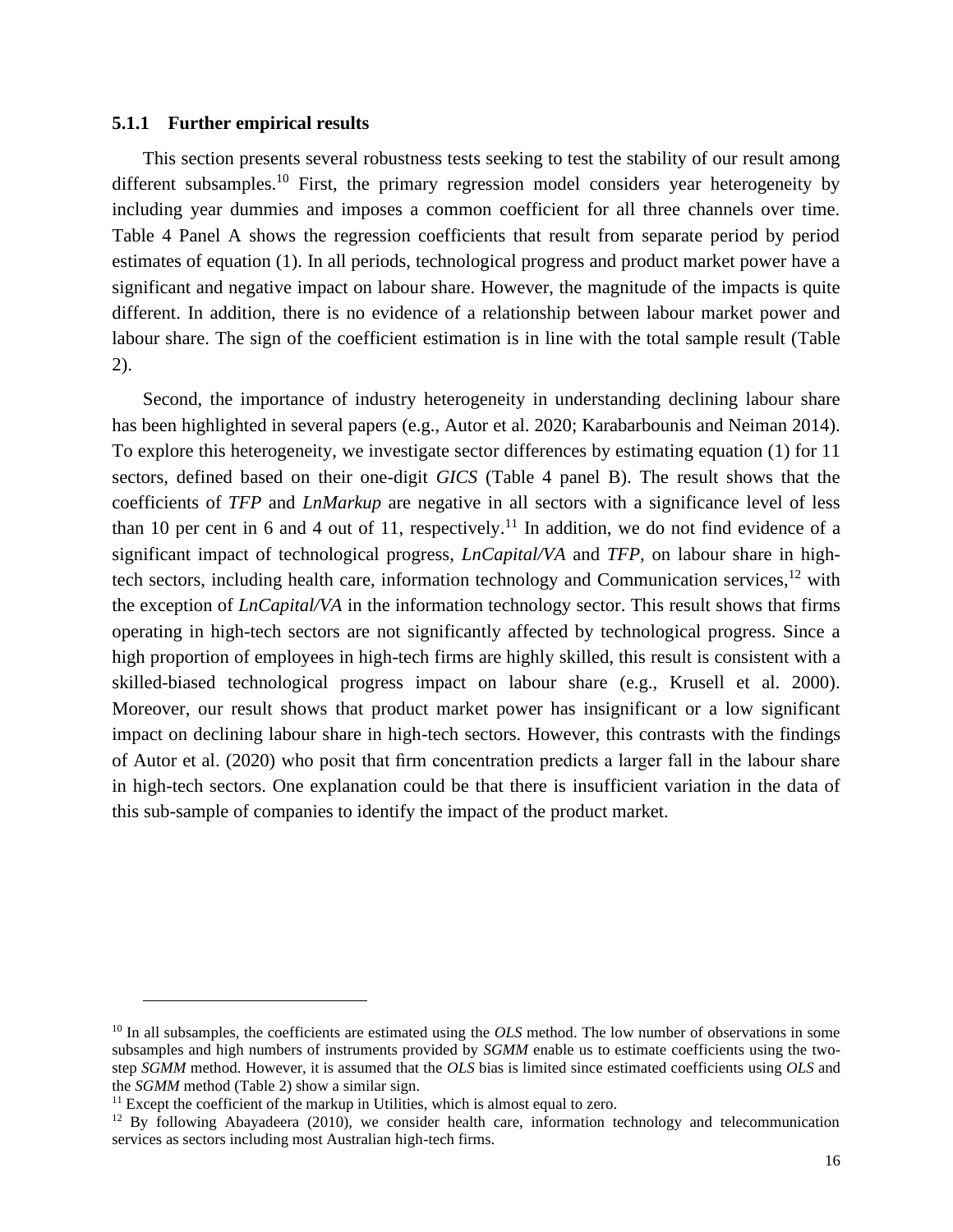#### **Table 4 The determinants of labour share across years and sectors**

**Panel A: The determinants of labour share over time**

| Period    | LnCapital/VA | <b>TFPOP</b> | LnMarkupOP  | IndHHIEmp | Union    | Obs | Firm | Adjusted R <sub>2</sub> |
|-----------|--------------|--------------|-------------|-----------|----------|-----|------|-------------------------|
| 2004-2007 | $-0.165***$  | $-0.207***$  | $-0.391***$ | 0.247     | 0.007    | 711 | 350  | 0.419                   |
|           | (0.041)      | (0.046)      | (0.103)     | (0.917)   | (0.041)  |     |      |                         |
| 2008-2010 | $-0.208***$  | $-0.165***$  | $-0.195***$ | 0.208     | 0.009    | 771 | 372  | 0.438                   |
|           | (0.031)      | (0.043)      | (0.05)      | (0.145)   | (0.02)   |     |      |                         |
| 2011-2013 | $-0.152***$  | $-0.162***$  | $-0.274***$ | $-1.452$  | $-0.015$ | 787 | 362  | 0.475                   |
|           | (0.031)      | (0.039)      | (0.067)     | (1.137)   | (0.045)  |     |      |                         |
| 2014-2016 | $-0.167***$  | $-0.215***$  | $-0.194***$ | $-1.583$  | 0.099    | 512 | 255  | 0.52                    |
|           | (0.033)      | (0.046)      | (0.048)     | (1.201)   | (0.09)   |     |      |                         |
| 2017-2019 | $-0.208***$  | $-0.179***$  | $-0.210***$ | 0.955     | 0.029    | 511 | 229  | 0.476                   |
|           | (0.039)      | (0.055)      | (0.046)     | (0.633)   | (0.04)   |     |      |                         |

#### **Panel B: The determinants of labour share across sectors**

| Sector                        | LnCapital/VA | <b>TFPOP</b> | LnMarkupOP  | IndHHIEmp  | Union     | Obs | Firm   | Adjusted R2 |
|-------------------------------|--------------|--------------|-------------|------------|-----------|-----|--------|-------------|
| <b>Communication Services</b> | $-0.104$     | $-0.175*$    | $-0.162***$ | 0.701      | 0.049     | 251 | 44     | 0.358       |
|                               | (0.063)      | (0.099)      | (0.057)     | (0.821)    | (0.038)   |     |        |             |
| <b>Consumer Discretionary</b> | $-0.042$     | $-0.002$     | $-0.088$    | $-0.046$   | $0.076**$ | 576 | 106    | 0.123       |
|                               | (0.043)      | (0.036)      | (0.075)     | (0.194)    | (0.032)   |     |        |             |
| <b>Consumer Staples</b>       | $-0.283***$  | $-0.209$     | $-0.431**$  | $2.327*$   | $-0.015$  | 175 | 32     | 0.262       |
|                               | (0.083)      | (0.167)      | (0.21)      | (1.242)    | (0.055)   |     |        |             |
| Energy                        | $-0.434***$  | $-0.980***$  | $-0.03$     | 5.748**    | 0.096     | 131 | 35     | 0.65        |
|                               | (0.065)      | (0.18)       | (0.169)     | (2.397)    | (0.067)   |     |        |             |
| Financials                    | 0.009        | $-0.761***$  | $-0.19$     | $-0.758$   | 0.006     | 119 | 28     | 0.724       |
|                               | (0.044)      | (0.094)      | (0.121)     | (1.591)    | (0.058)   |     |        |             |
| Health Care                   | 0.082        | $-0.009$     | $-0.016$    | $-2.403$   | $-0.040*$ | 215 | 39     | 0.445       |
|                               | (0.052)      | (0.039)      | (0.063)     | (2.495)    | (0.022)   |     |        |             |
| Industrials                   | $-0.172***$  | $-0.087$     | $-0.272***$ | 0.736      | 0.012     | 794 | 139    | 0.337       |
|                               | (0.036)      | (0.055)      | (0.071)     | (0.848)    | (0.023)   |     |        |             |
| <b>Information Technology</b> | $-0.248***$  | $-0.218$     | $-0.017$    | $-0.719$   | $-0.002$  | 283 | 75     | 0.242       |
|                               | (0.059)      | (0.153)      | (0.045)     | (3.323)    | (0.031)   |     |        |             |
| Materials                     | $-0.282***$  | $-0.532***$  | $-0.548***$ | $-7.822$   | $-0.011$  | 526 | 123    | 0.368       |
|                               | (0.062)      | (0.145)      | (0.161)     | (7.866)    | (0.058)   |     |        |             |
| <b>Real Estate</b>            | $-0.279***$  | $-0.911***$  | $-0.239$    | $-46.673*$ | 0.086     | 136 | $22\,$ | 0.642       |
|                               | (0.07)       | (0.14)       | (0.158)     | (24.051)   | (0.077)   |     |        |             |
| Utilities                     | $-0.579***$  | $-1.332***$  | 0.001       | 0.106      | $-0.009$  | 86  | 16     | 0.908       |
|                               | (0.054)      | (0.217)      | (0.104)     | (1.621)    | (0.051)   |     |        |             |

Table 4 presents the determinants of labour share over time and sectors. In each row, the dependent variable is labour share measured as the natural logarithm of labour cost divided by the sum of earnings before interest, tax, depreciation, and amortisation (*EBITDA*) and labour cost. Panel A reports the determinants of labour share in five periods between 2004 and 2019. Panel B reports the determinants of labour share across 11 sectors.

Each regression includes control variables, region, industry, and year fixed effects. Continuous variables are winsorised at 1 per cent and 99 per cent. Robust standard errors clustered at the firm level are reported in parentheses.

All variables are defined in Appendix B.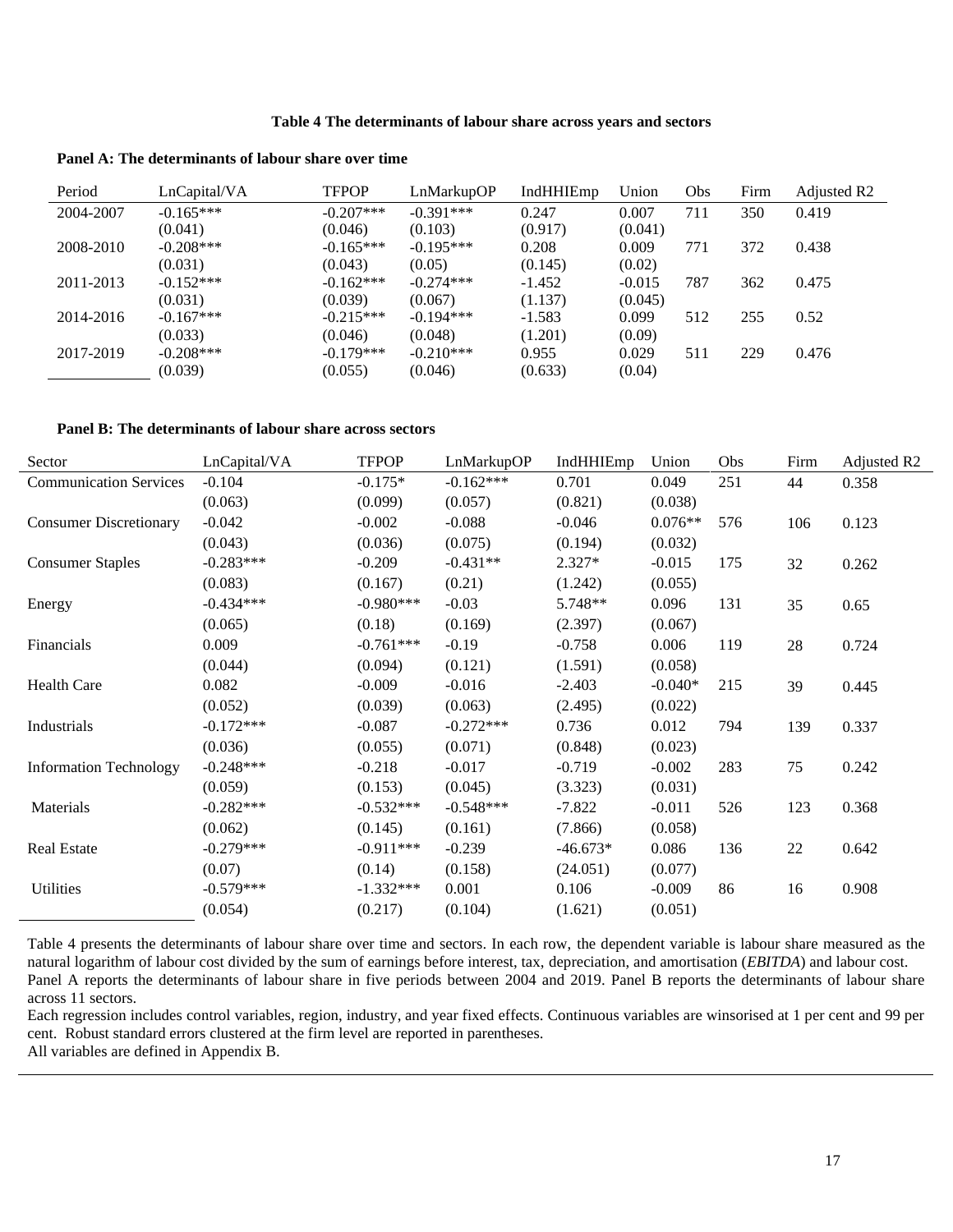Third, technological progress allows businesses to automate their routine and well-defined tasks and substitute their low-skilled workers in production. Therefore, we expect that labour share is unaffected by technological progress in firms that show a higher probability of skilled employees or are less capital intensive. To evaluate this hypothesis, we focus on two subsets of firms. The first subset is firms with R&D expenditure, based on the argument that firms investing in R&D require highly skilled employees to execute R&D projects and increase the likelihood of successful innovation (Faleye et al. 2013). The second subset consists of firms where the capital intensity, the ratio of PPE to the number of employees, is less than the first quartile in the corresponding sector, based on the intuition that capital has a less significant role in production in lower capital intensity firms. As the first and second columns of Table 5 reveal, *LnCapital/VA* and *TFP* do not have a significant impact on labour share in both high R&D and low capital-intensive firms. Thus, labour share does not significantly decline with technological progress when employees have higher skill levels or greater roles in production. In addition, we find that markup predicts a smaller fall in labour share in both subsets than in the total sample (- 0.245 in column 1 table 2).

|                         | R&D        | Excluding<br>R&D | PPE-Low    | Excluding<br>PPE-Low | Leverage-High | Excluding<br>Leverage-High |
|-------------------------|------------|------------------|------------|----------------------|---------------|----------------------------|
| LnCapital/VA            | $-0.064$   | $-0.187***$      | $-0.043$   | $-0.105***$          | $-0.146***$   | $-0.161***$                |
|                         | (0.043)    | (0.023)          | (0.039)    | (0.026)              | (0.03)        | (0.024)                    |
| <b>TFPOP</b>            | $-0.099$   | $-0.206***$      | $-0.037$   | $-0.146***$          | $-0.242***$   | $-0.157***$                |
|                         | (0.061)    | (0.032)          | (0.048)    | (0.034)              | (0.062)       | (0.027)                    |
| LnMarkupOP              | $-0.191**$ | $-0.246***$      | $-0.128**$ | $-0.278***$          | $-0.275***$   | $-0.207***$                |
|                         | (0.087)    | (0.038)          | (0.049)    | (0.045)              | (0.066)       | (0.036)                    |
| IndHHIEmp               | $-0.557$   | $0.325*$         | $-0.131$   | 0.266                | $-0.191$      | 0.174                      |
|                         | (0.499)    | (0.166)          | (0.206)    | (0.186)              | (0.284)       | (0.183)                    |
| Union                   | 0.002      | 0.027            | 0.018      | 0.017                | 0.023         | $0.033*$                   |
|                         | (0.035)    | (0.018)          | (0.021)    | (0.019)              | (0.033)       | (0.02)                     |
| Control                 | Yes        | Yes              | Yes        | Yes                  | Yes           | Yes                        |
| Observation             | 540        | 2752             | 637        | 2655                 | 776           | 2516                       |
| Firm                    | 139        | 596              | 216        | 560                  | 262           | 576                        |
| Adjusted R <sub>2</sub> | 0.305      | 0.481            | 0.203      | 0.47                 | 0.534         | 0.452                      |
| Root MSE                | 0.451      | 0.527            | 0.348      | 0.538                | 0.533         | 0.499                      |

**Table 5 The determinants of labour share within different sub-groups**

Table 5 presents the determinants of labour share between different groups. In all Columns, the dependent variable is labour share, measured as the natural logarithm of labour cost divided by the sum of earnings before interest, tax, depreciation, and amortisation (*EBITDA*) and labour cost. The regression in the first column is estimated over firms with R&D investment. The second column is estimated over the total sample except for firms with R&D investment. The third column is estimated over firms where the ratio of PPE to the number of employees is less than the first quartile in the corresponding sector. The fourth column is estimated over firms where the ratio of PPE to the number of employees is greater than the first quartile in the corresponding sector. The fifth column is estimated over firms where the leverage is higher than the third quartile in the corresponding sector. The sixth column is estimated over firms where leverage is less than the third quartile in the corresponding sector.

Each regression includes control variables, region, industry, and year fixed effects. Continuous variables are winsorised at 1 per cent and 99 per cent. Robust standard errors clustered at the firm level are reported in parentheses.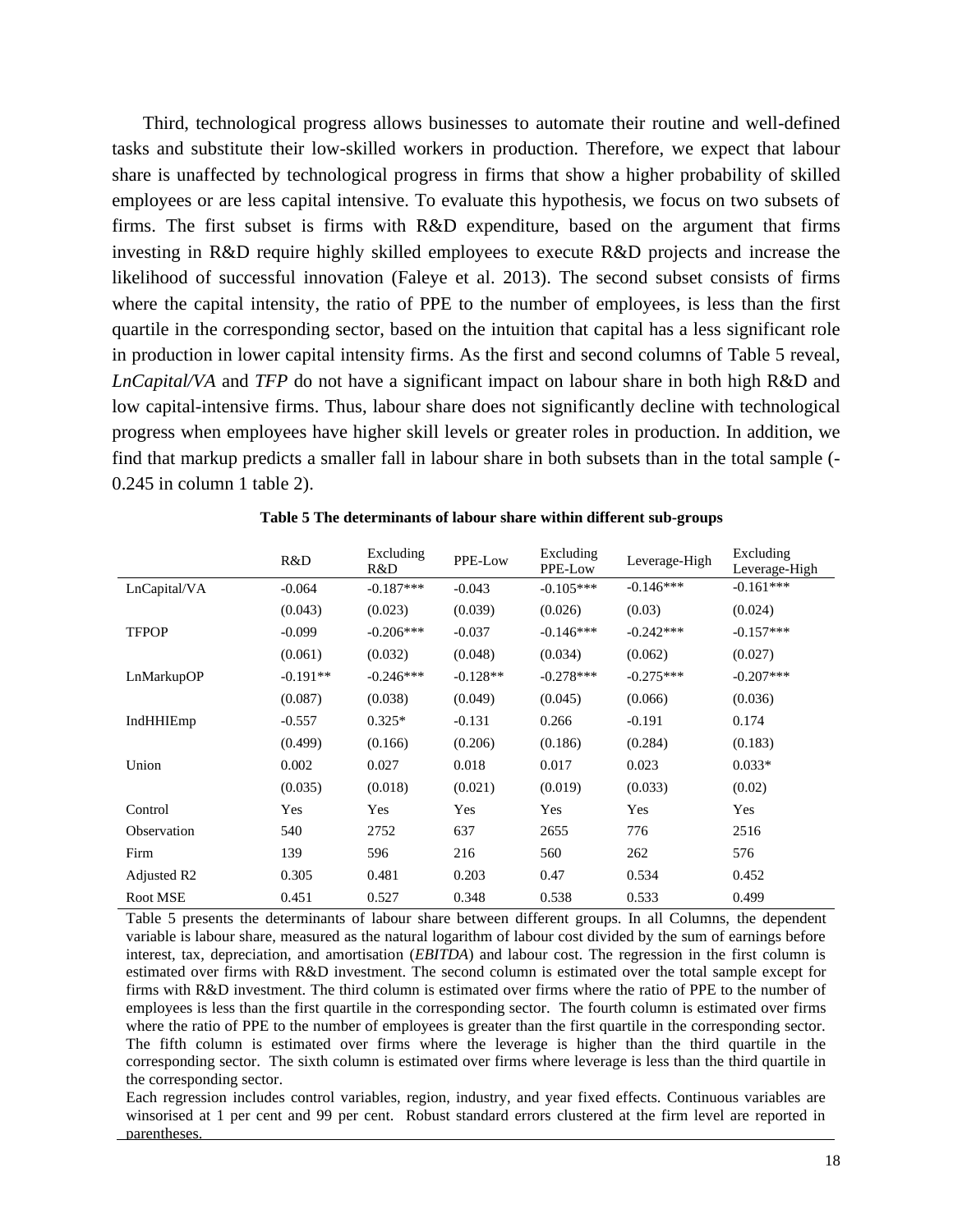Lastly, it is possible that labour share in firms with higher levels of external funds, measured by the ratio of total debt to total asset, is impacted differently by technological progress and product market power. One might expect that better access to external funds encourages firms to invest more in new technologies and automate their tasks. At the same time, leverage may decrease firms' ability to make their payroll and be negatively associated with compensation. Hence, we expect a more considerable decline in labour share by increasing technological progress and markup in high leverage firms. To test this hypothesis, we separate the subset of firms where the leverage is higher than the third quartile in the corresponding sector. The third column in Table 5 shows that technological progress and product market power have a larger significant negative impact on labour share in a high leverage subsample compared to the rest of the observations.

#### **5.2 The relationship between labour share and pay inequality**

This section estimates the regression of pay inequality on labour share. Results are presented in Table 6. Column 1 shows the estimated coefficient using the *OLS* method, including region, industry, year fixed effect and clustered standard errors at the firm level. As shown, we find a negative and statistically significant relationship (p-value less than 1%) between logged labour share and logged pay inequality. This coefficient in the log-log model can be interpreted as elasticities, thus suggesting that a 10 per cent rise in labour share is associated with a 4.77 per cent increase in the gap between CEO compensation and average employee pay.

The most critical concern in our model is the simultaneity problem, because compensation decisions jointly impact labour share and vertical pay disparity in firms. Therefore, the causality may run in both directions, from labour share to pay inequality and vice versa. We address this endogeneity problem using two-step *SGMM* with robust standard errors similar to the previous section. For the level equation, the second lagged differences in pay inequality, labour share, firm performance and firm risk are used as instruments in our estimation. The level equation also uses the lagged values of all other right-hand side firm-level ratios as its instrument. The first differences equation uses the third lagged values of pay inequality, labour share, firm performance. It also uses the first differences of second lagged of all other right-hand side firmlevel ratios as their instrument. The result of the *SGMM* method (column 2) also indicates that the coefficient for *LnPayInequality* is -0.419 and significant at less than 1 per cent. Hence, labour share has a negative and significant impact on pay inequality in our sample, which is in line with our second hypothesis.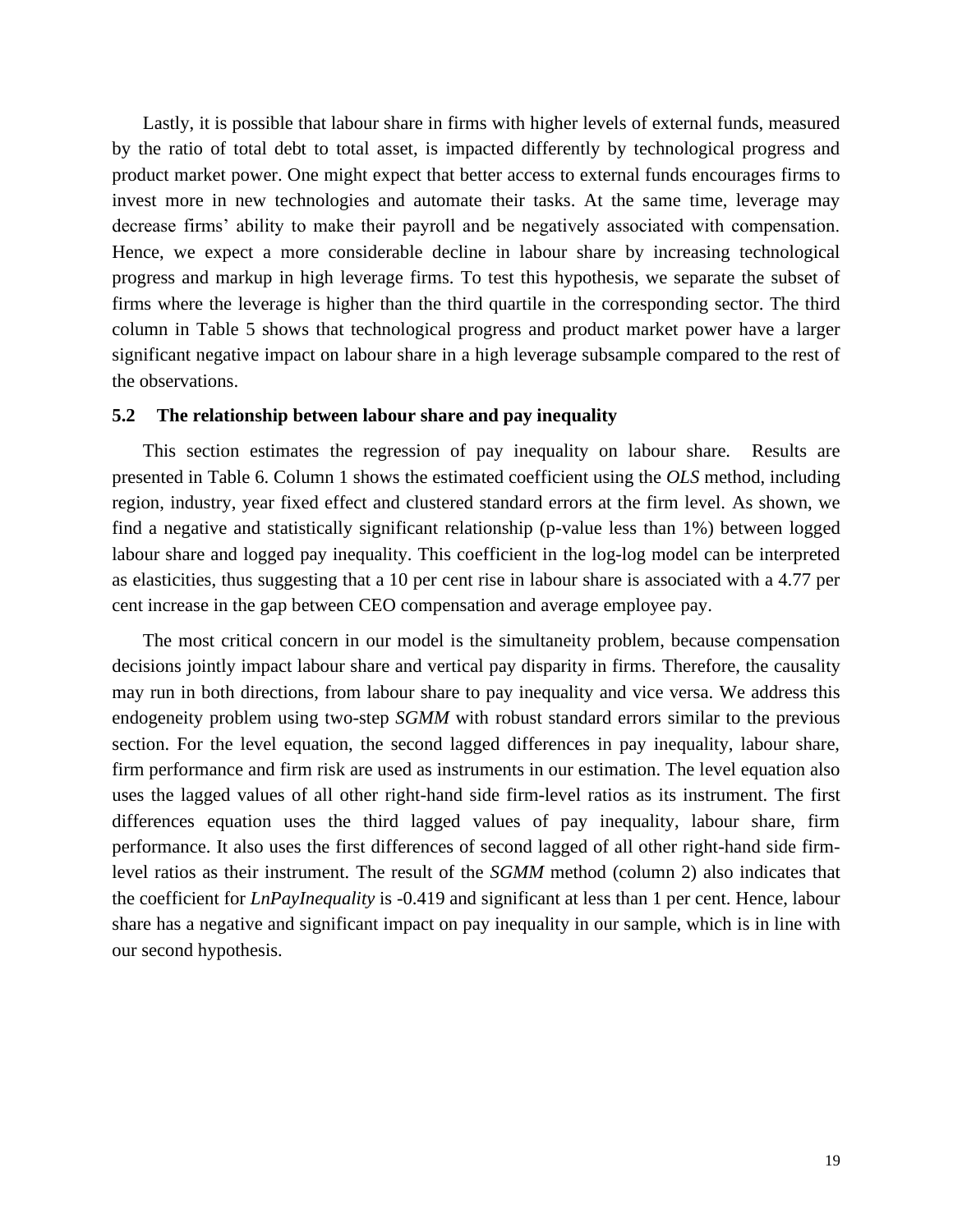|                                    | (1)                 | (2)                  | (3)                  | (4)                 |
|------------------------------------|---------------------|----------------------|----------------------|---------------------|
| Lag.LnPayInequality                |                     | $0.571***$           | $0.542***$           | $0.629***$          |
|                                    |                     | (0.088)              | (0.086)              | (0.089)             |
| LogLaborShare                      | $-0.477***$         | $-0.419***$          | $-0.549***$          | $-0.239**$          |
|                                    | (0.078)             | (0.139)              | (0.103)              | (0.114)             |
| <b>TFPOP</b>                       |                     |                      | $-0.237*$            |                     |
|                                    |                     |                      | (0.123)              |                     |
| LogLabourShare * TFPOP             |                     |                      | $0.075**$            |                     |
|                                    |                     |                      | (0.036)              | $-0.294**$          |
| LnMarkupOP                         |                     |                      |                      | (0.142)             |
| LogLabourShare * LnMarkupOP        |                     |                      |                      | $-0.179*$           |
|                                    |                     |                      |                      | (0.107)             |
| LnRevenue                          | $0.297***$          | $0.148***$           | $0.258***$           | $0.122**$           |
|                                    | (0.035)             | (0.04)               | (0.06)               | (0.049)             |
| <b>BTM</b>                         | $-0.175***$         | 0.031                | $-0.082$             | $-0.003$            |
|                                    | (0.065)             | (0.101)              | (0.092)              | (0.09)              |
| LnAge                              | $0.210***$          | 0.068                | 0.061                | 0.075               |
|                                    | (0.064)             | (0.056)              | (0.059)              | (0.052)             |
| <b>ROA</b>                         | $-0.011**$          | 0.008                | 0.004                | 0.007               |
|                                    | (0.005)             | (0.009)              | (0.009)              | (0.01)              |
| Ret                                | $-0.012$            | 0.209                | 0.147                | 0.136               |
|                                    | (0.067)             | (0.131)              | (0.099)              | (0.103)             |
| <b>STDRet</b>                      | 1.466*              | 0.199                | $-0.033$             | 0.26                |
|                                    | (0.747)             | (0.656)              | (0.64)               | (0.749)             |
| Leverage                           | 0.003               | 0.008                | 0.024                | 0.008               |
| IsCEOChair                         | (0.025)<br>$-0.064$ | (0.023)<br>$-0.181*$ | (0.019)<br>$-0.167*$ | (0.022)<br>$-0.131$ |
|                                    | (0.146)             | (0.11)               | (0.09)               | (0.082)             |
| BoardTenure                        | $-0.02$             | $-0.008$             | $-0.008$             | $-0.009$            |
|                                    | (0.013)             | (0.012)              | (0.01)               | (0.01)              |
| IndCommittee                       | $-0.001$            | $-0.001$             | $-0.002$             | $-0.001$            |
|                                    | (0.002)             | (0.002)              | (0.001)              | (0.001)             |
| PPEIntensity                       | $-0.025***$         | $-0.012***$          | $-0.010***$          | $-0.011***$         |
|                                    | (0.006)             | (0.004)              | (0.002)              | (0.003)             |
| RDIntensity                        | $-0.007$            | $-0.022*$            | $-0.003$             | $-0.011$            |
|                                    | (0.012)             | (0.011)              | (0.013)              | (0.011)             |
| IndConcentration                   | 0.108               | 0.834                | 0.072                | 0.38                |
|                                    | (0.769)             | (0.553)              | (0.8)                | (0.916)             |
| Education                          | $-0.017$            | $-0.114$             | $-0.057$             | $-0.06$             |
|                                    | (0.101)<br>$-0.023$ | (0.086)              | (0.081)              | (0.091)             |
| Union                              | (0.043)             | $-0.043$<br>(0.038)  | $-0.021$<br>(0.042)  | $-0.009$<br>(0.044) |
| Unemploymee                        | $0.150***$          | $0.094**$            | 0.043                | 0.07                |
|                                    | (0.056)             | (0.047)              | (0.048)              | (0.049)             |
| VacantJobRatio                     | $0.087*$            | 0.024                | 0.022                | $-0.011$            |
|                                    | (0.047)             | (0.046)              | (0.034)              | (0.04)              |
| Constant                           | 0.368               | 2.442                | 1.415                | 1.109               |
|                                    | (1.912)             | (2.156)              | (2.004)              | (2.337)             |
| Observation                        | 1725                | 1247                 | 1031                 | 1098                |
| Firm                               | 339                 | 255                  | 221                  | 231                 |
| Adjusted R2                        | 0.447               |                      |                      |                     |
| Root MSE                           | 0.826               |                      |                      |                     |
| Number of Instrument               |                     | 168                  | 207                  | 208                 |
| Hansen test of over-identification |                     | 0.634                | 0.823                | 0.727               |
| Arellano-Bond test for $AR(1)$     |                     | $\mathbf{0}$         | 0                    | 0                   |
| Arellano-Bond test for AR(2)       |                     | 0.051                | 0.168                | 0.054               |
| Arellano-Bond test for AR(3)       |                     | 0.739                | 0.577                | 0.969               |

## **Table 6: The impact of labour share on pay inequality**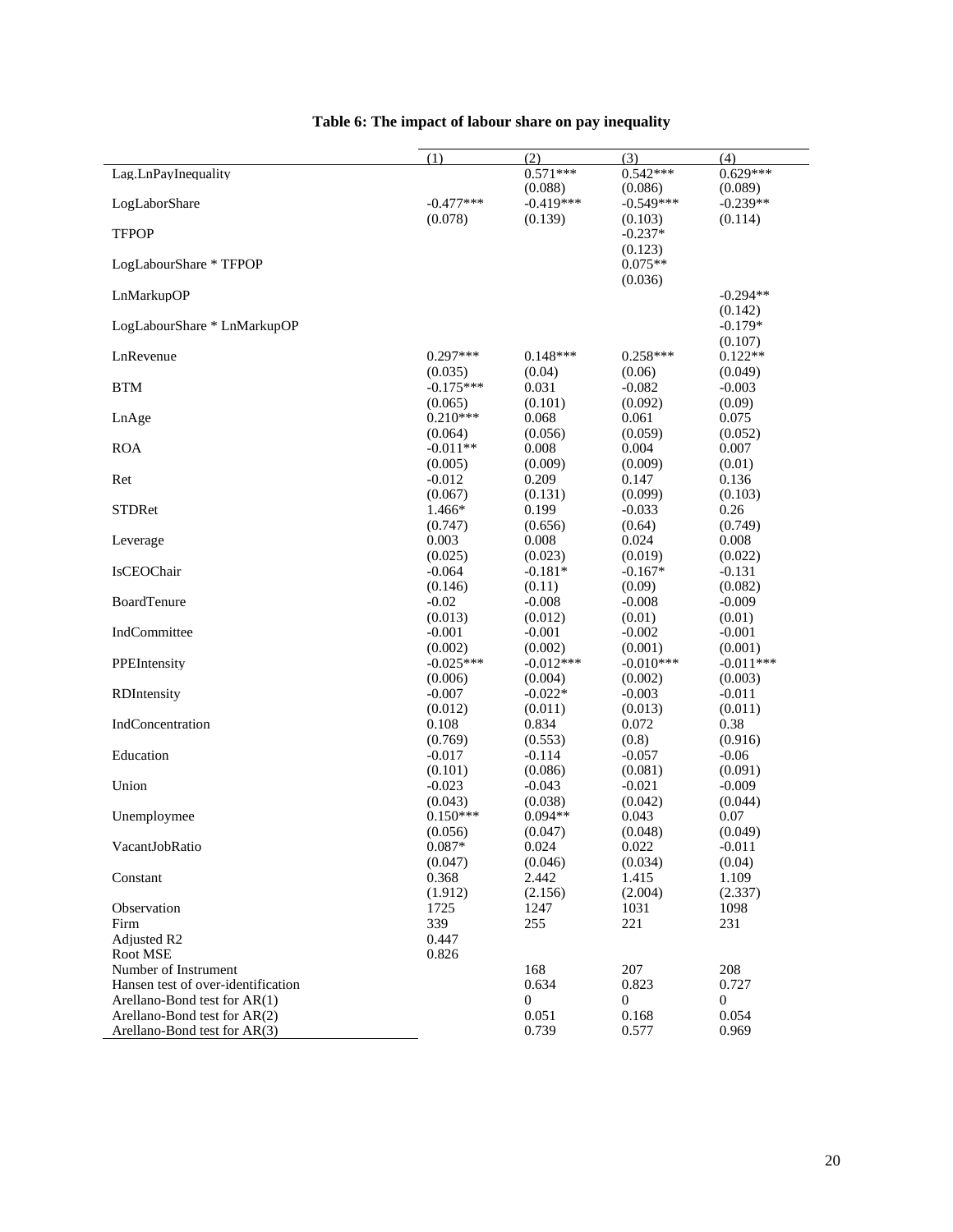Table 6 presents the relationship between labour share and income inequality. In all columns, the dependent variable is pay inequality measured as the natural log of the ratio of total CEO compensation to average employee pay. The first column estimates the coefficient of our model based on the OLS method. It includes region, industry, and year fixed effects. The second column estimates the coefficients of our model based on a two-step *SGMM* with robust standard error. The third column shows the moderation impact of TFP, and is estimated based on a two-step *SGMM* with robust standard error. The fourth column shows the moderation impact of markup and is estimated based on a two-step *SGMM* with robust standard error Continuous variables are winsorised at 1 per cent and 99 per cent. Robust standard errors clustered at the firm level are reported in parentheses.

All variables are defined in Appendix B.

Furthermore, we examine whether the significant drivers of labour share, technological progress, and product market power are likely to affect the association between pay inequality and labour share. Technology allows businesses to automate their routine tasks, and it substitutes low-skilled employees in production. However, it benefits high-skill employees who are complementary to technological progress. Therefore, firms with higher technological progress employ more high-skill employees with higher average wages (AIIA 2018; Bessen 2015). Hence, technological progress may weaken the negative association between labour share and pay inequality. With regard to product market power, previous research (e.g., Baker and Salop 2015; Comanor and Smiley 1975; Creedy and Dixon 1999) has argued that increasing product market power contributes to greater inequality. For example, using country-level data, Ennis, Gonzaga, and Pike (2019) and Han and Pyun (2021) show that an increase in markup is associated with rising income inequality. Therefore, the negative impact of labour share on pay inequality is expected to be stronger in firms with effective corporate governance.

To perform our examination, we interact *LnPayInequality* with *TFP* (column 3) and *markup* (column 4). The coefficient in both columns is estimated using two-step *SGMM* with robust standard error. The *SGMM* equations are similar to column 2 with one more endogenous variable: in column 3 (column 4), the differences of second lagged in *TFP* (markup) and the third lagged values of *TFP* (markup) is used as an instrument in the level and differences equations, respectively. Column 3 reports a positive and significant coefficient for the interaction terms between labour share and *TFP* (0.075, p<5 per cent), suggesting that technological progress weakens the negative association between labour share and pay inequality. Conversely, column 4 shows a negative and significant coefficient for the interaction between labour share and *LnMarkup* (-0.179, p-value< 10 per cent), indicating that a higher product market power strengthens the negative relationship between labour share and pay inequity. These results suggest higher negative relationships between labour share and pay inequality in firms with lower technological productivity and higher product market power. This may indicate that a lower labour share driven by higher product market power has a more substantial negative impact on pay inequality than a low labour share driven by technological progress.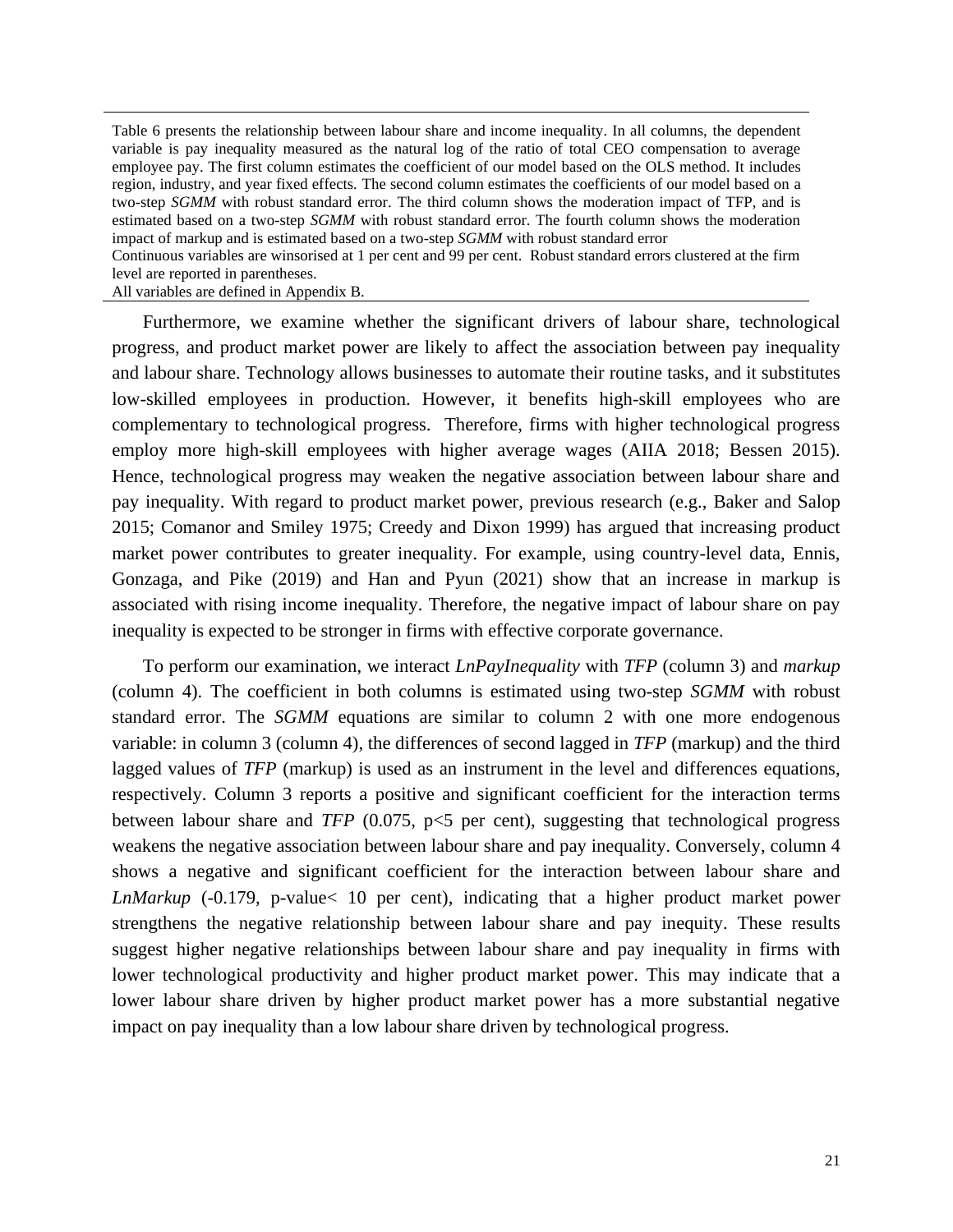## **6 Conclusion**

Following the fall in labour share and the rise in income inequality in recent decades in Australia, this article empirically examines the determinants of labour share and its impact on pay inequality using panel data from Australian listed firms between 2004 and 2019. First, we examine the impact of technological progress, product market power and labour market power on firms' labour share. The results indicate that labour share is driven by a complex interplay among these factors. We find that capital deepening and technological progress have a significant and negative impact on labour share. However, technological progress is not a significant driver of labour share in firms with highly skilled employees, such as firms with R&D investment, or those that are less capital intensive. In addition, where there is imperfect competition, firms with higher markups have significantly lower labour shares. Our findings cast doubt on the hypothesis that labour market concentration and unionisation are associated with labour share. Our further analysis shows that technological progress and product market power have a more considerable negative impact on labour share in firms with a higher level of external funds, while they do not significantly affect labour share in high-tech sectors.

Second, we examine the impact of within-firm labour share on pay inequality between CEOs and employees. Our analysis shows that a decrease in a firm's labour share is significantly associated with increased pay inequality. Notably, the significant determinants of labour share can moderate the negative impact of labour share on pay inequality. We find that labour share has a larger negative impact on pay inequality in firms with lower technological productivity and higher product market power. In general, this study extends the current literature by documenting firm-level drivers of labour share in Australia, covering all sectors, and providing novel firmlevel evidence on the relationship between labour share and pay inequality. In addition, our finding has implications for policymakers whose aim is to limit further declines in labour shares and increases in pay inequality in Australia.

Our research should be considered in the context of its limitations. First, our sample is limited to Australian listed firms, unlike the datasets commonly used in the micro-level analysis of labour share (Autor et al. 2020; Kehrig and Vincent 2021), while a proportion of economic activities take place in non-listed firms in Australia. Therefore, since listed and non-listed firms have different characteristics, one future avenue for research would be to investigate the determinant of labour share in non-listed firms. Second, a short-term data period (from 2004 to 2019) was employed for assessing the determinants and impact of labour share, which limits the possibility of grasping the underlying causes of the structural movements in Australian labour shares. Hence, another avenue for future research would be to investigate long-run underlying causes of declining labour share. A final limitation is the lack of publicly available data. Our study focuses on the impact of labour share on CEO-employee pay inequality. However, there are different types of pay inequality in organisations: pay differences between employees at the same level or pay differences across hierarchy levels. Therefore, future research might explore how labour share impacts different pay inequality types (i.e., vertical or horizontal pay disparity)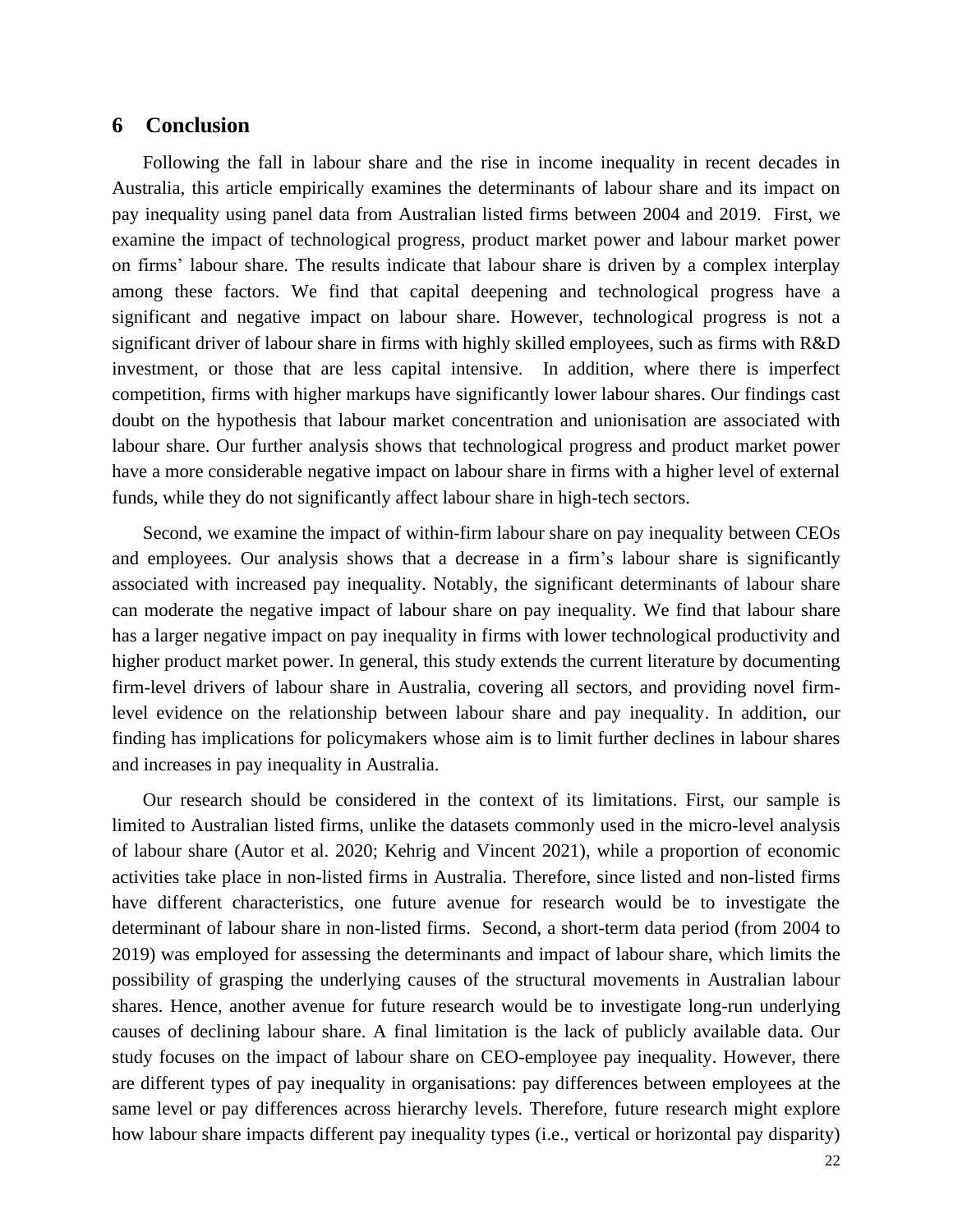rather than focusing on CEO-employee pay inequality. Considering these limitations, we believe that our study highlights the importance of firm-level analysis in understanding macroeconomic movements.

## **References**

- Acemoglu, Daron, and David Autor. 2011. "Skills, Tasks and Technologies: Implications for Employment and Earnings." Pp. 1043–1171 in *Handbook of Labor Economics*. Vol. 4. Elsevier.
- AIIA. 2018. *The Impact of Technological and Other Change on the Future of Work and Workers in Australia*.
- Alvarez-Cuadrado, Francisco, Ngo Van Long, and Markus Poschke. 2018. "Capital-Labor Substitution, Structural Change and the Labor Income Share." *Journal of Economic Dynamics and Control* 87:206–31. doi: 10.1016/J.JEDC.2017.12.010.
- Arellano, Manuel, and Stephen Bond. 1991. "Some Tests of Specification for Panel Data: Monte Carlo Evidence and an Application to Employment Equations." *The Review of Economic Studies* 58(2):277–97. doi: 10.2307/2297968.
- Arellano, Manuel, and Olympia Bover. 1995. "Another Look at the Instrumental Variable Estimation of Error-Components Models." *Journal of Econometrics* 68(1):29–51. doi: 10.1016/0304-4076(94)01642-D.
- Atkinson, Anthony B. 2009. "Factor Shares: The Principal Problem of Political Economy?" *Oxford Review of Economic Policy* 25(1):3–16.
- Autor, David, David Dorn, Lawrence F. Katz, Christina Patterson, and John Van Reenen. 2020. "The Fall of the Labor Share and the Rise of Superstar Firms." *The Quarterly Journal of Economics* 135(2):645–709. doi: 10.1093/QJE/QJAA004.
- Azar, José, Ioana Marinescu, and Marshall Steinbaum. 2020. "Labor Market Concentration." *Journal of Human Resources* 1218-9914R1. doi: 10.3368/JHR.MONOPSONY.1218- 9914R1.
- Azar, José, Ioana Marinescu, Marshall Steinbaum, and Bledi Taska. 2020. "Concentration in US Labor Markets: Evidence from Online Vacancy Data." *Labour Economics* 66:101886. doi: 10.1016/J.LABECO.2020.101886.
- Baker, Jonathan B., and Steven C. Salop. 2015. "Antitrust, Competition Policy, and Inequality." *Georgetown Law Journal Online* 104(1):1–28.
- Baqaee, David Rezza, and Emmanuel Farhi. 2020. "Productivity and Misallocation in General Equilibrium." *The Quarterly Journal of Economics* 135(1):105–63. doi: 10.1093/QJE/QJZ030.
- Bengtsson, Erik, and Daniel Waldenström. 2018. "Capital Shares and Income Inequality: Evidence from the Long Run." *The Journal of Economic History* 78(3):712–43. doi: 10.1017/S0022050718000347.
- Benmelech, Efraim, Nittai K. Bergman, and Hyunseob Kim. 2020. "Strong Employers and Weak Employees: How Does Employer Concentration Affect Wages?" *Journal of Human Resources* 0119-10007R1. doi: 10.3368/JHR.MONOPSONY.0119-10007R1.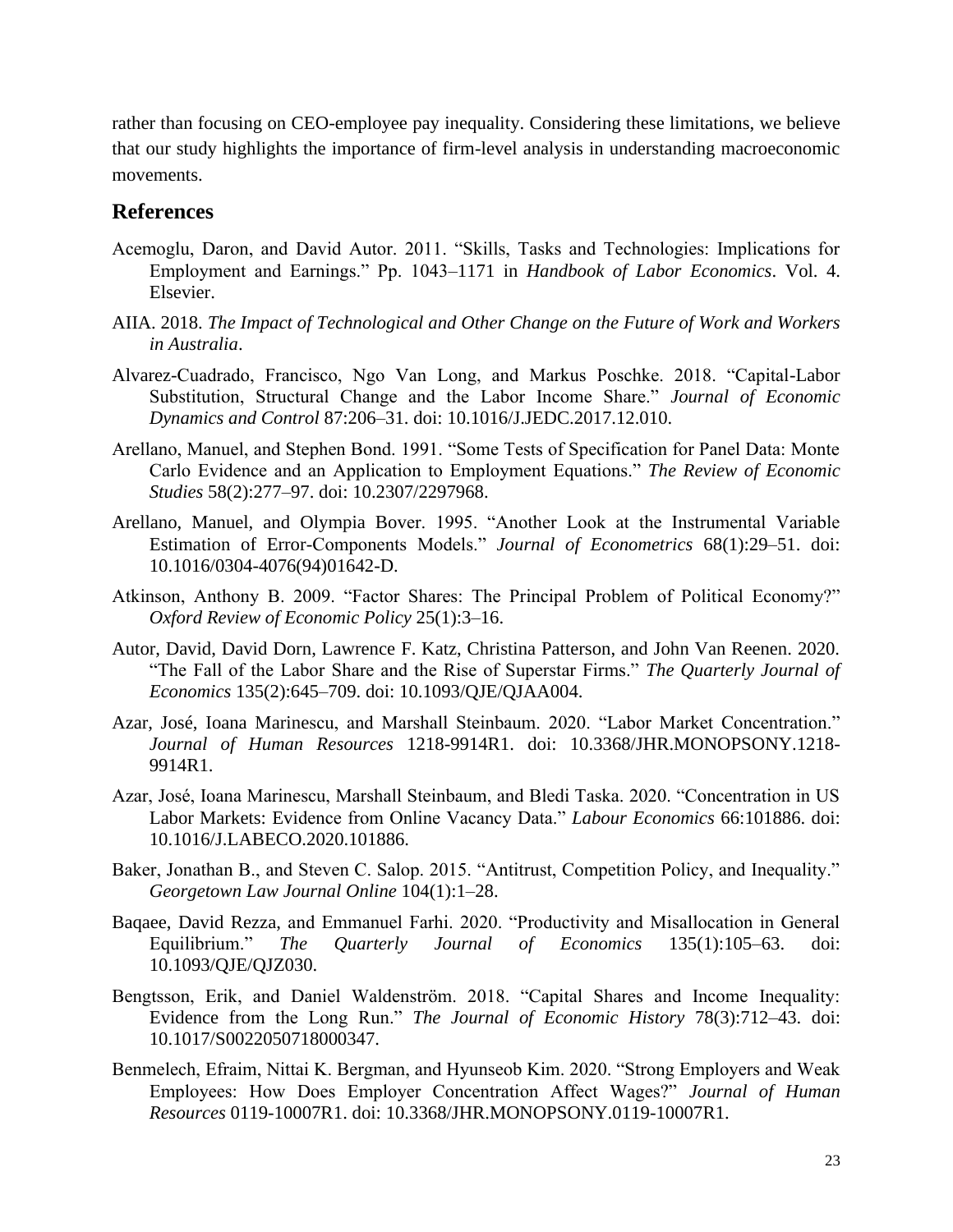- Bentolila, Samuel, and Gilles Saint-Paul. 2003. "Explaining Movements in the Labor Share." *Contributions to Macroeconomics* 3(1). doi: 10.2202/1534-6005.1103/HTML.
- Berger, David W., Kyle F. Herkenhoff, and Simon Mongey. 2019. *Labor Market Power*. 25719.
- Bessen, James. 2015. *How Technology Has Affected Wages for the Last 200 Years*.
- Checchi, Daniele, and Cecilia García-Ieñalosa. 2010a. "Labour Market Institutions and the Personal Distribution of Income in the OECD." *Economica* 77(307):413–50. doi: 10.1111/J.1468-0335.2009.00776.X.
- Checchi, Daniele, and Cecilia García-Ieñalosa. 2010b. "Labour Market Institutions and the Personal Distribution of Income in the OECD." *Economica* 77(307):413–50. doi: 10.1111/J.1468-0335.2009.00776.X.
- Cheffins, Brian R., and Randall S. Thomas. 2004. "The Globalisation (Americanization) of Executive Pay." *Berkeley Business Law Journal* 1.
- Chirinko, Robert S. 2008. "σ: The Long and Short of It." *Journal of Macroeconomics* 30(2):671– 86. doi: 10.1016/J.JMACRO.2007.10.010.
- Chirinko, Robert S., and Debdulal Mallick. 2017. "The Substitution Elasticity, Factor Shares, and the Low-Frequency Panel Model." *American Economic Journal: Macroeconomics* 9(4):225–53. doi: 10.1257/MAC.20140302.
- Comanor, William S., and Robert H. Smiley. 1975. "Monopoly and the Distribution of Wealth." *The Quarterly Journal of Economics* 89(2):177. doi: 10.2307/1884423.
- Core, John E., Robert W. Holthausen, and David F. Larcker. 1999. "Corporate Governance, Chief Executive Officer Compensation, and Firm Performance." *Journal of Financial Economics* 51(3):371–406. doi: 10.1016/S0304-405X(98)00058-0.
- Creedy, John, and Robert Dixon. 1999. "The Distributional Effects of Monopoly." *Australian Economic Papers* 38(3):223–37. doi: 10.1111/1467-8454.00053.
- Dao, Mai Chi, Mitali Das, and Zsoka Koczan. 2019. "Why Is Labor Receiving a Smaller Share of Global Income? Theory and Empirical Evidence." *Economic Policy* 34(100):723–59.
- Daudey, Emilie, and Cecilia García-Peñalosa. 2007. "The Personal and the Factor Distributions of Income in a Cross-Section of Countries." *The Journal of Development Studies* 43(5):812–29. doi: 10.1080/00220380701384406.
- Donangelo, Andres. 2021. "Untangling the Value Premium with Labor Shares." *The Review of Financial Studies* 34(1):451–508. doi: 10.1093/RFS/HHAA022.
- Donangelo, Andres, François Gourio, Matthias Kehrig, and Miguel Palacios. 2019. "The Cross-Section of Labor Leverage and Equity Returns." *Journal of Financial Economics* 132(2):497–518. doi: 10.1016/j.jfineco.2018.10.016.
- Elsby, Michael W. L., Bart Hobijn, and Ayşegül Şahin. 2013. "The Decline of the U.S. Labor Share." *Brookings Papers on Economic Activity* 2013(2):1–63. doi: 10.1353/ECA.2013.0016.
- Faleye, Olubunmi, Ebru Reis, and Anand Venkateswaran. 2013. "The Determinants and Effects of CEO-Employee Pay Ratios." *Journal of Banking and Finance* 37(8):3258–72. doi: 10.1016/j.jbankfin.2013.03.003.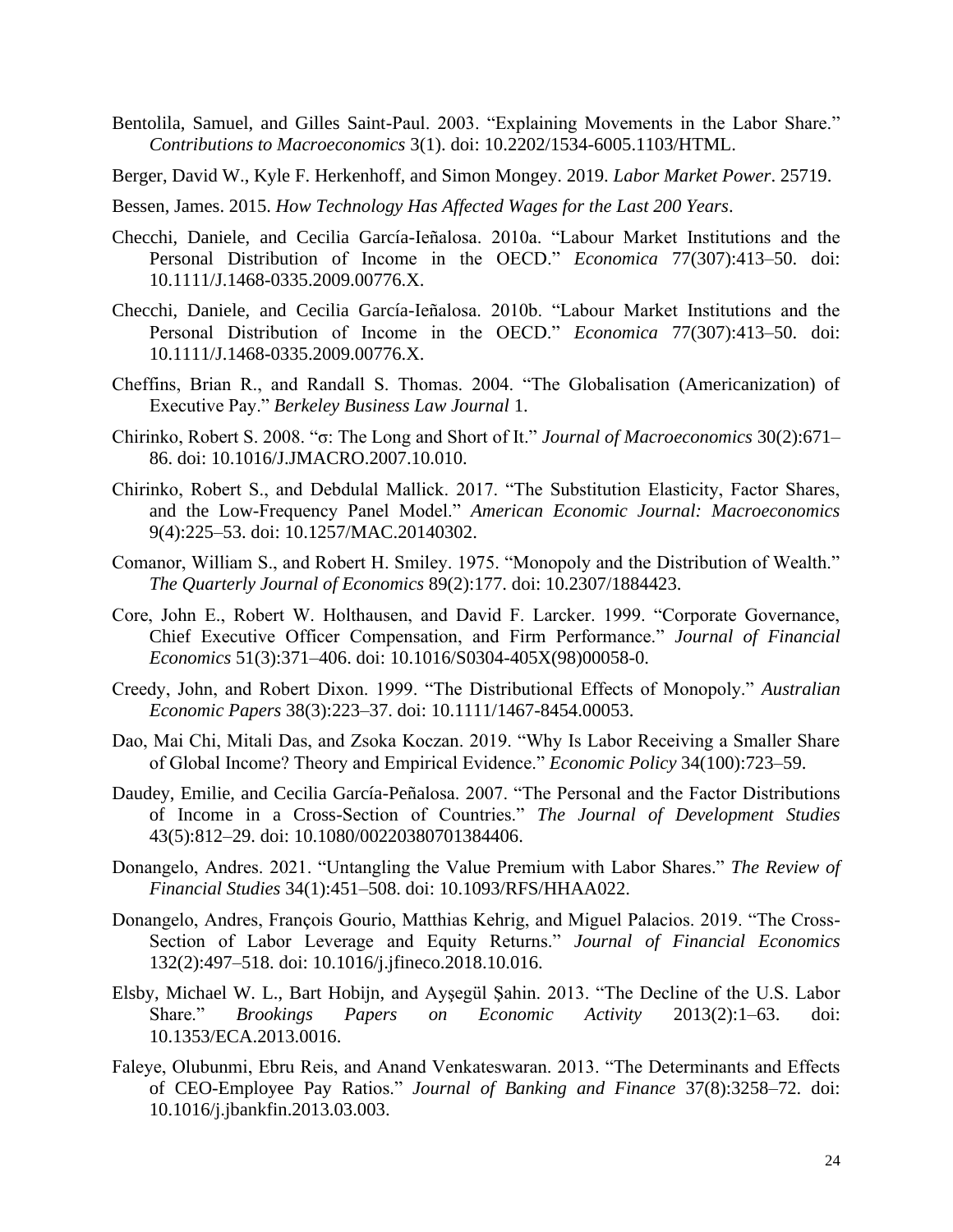- Farber, Henry S., Daniel Herbst, Ilyana Kuziemko, and Suresh Naidu. 2021. "Unions and Inequality over the Twentieth Century: New Evidence from Survey Data." *The Quarterly Journal of Economics* 136(3):1325–85. doi: 10.1093/QJE/QJAB012.
- Fichtenbaum, Rudy. 2011. "Do Unions Affect Labor's Share of Income: Evidence Using Panel Data." *American Journal of Economics and Sociology* 70(3):784–810. doi: 10.1111/J.1536- 7150.2011.00792.X.
- Gianni, La Cava. 2019. *The Labour and Capital Shares of Income in Australia | Bulletin – March Quarter 2019*. Reserve Bank of Australia.
- Glyn, Andrew. 2009. "Functional Distribution and Inequality." Pp. 398–99 in *The Oxford Handbook of Economic Inequality*. Vol. 49. Wiley.
- Gouin-Bonenfant, Emilien. 2018. "Productivity Dispersion, between-Firm Competition, and the Labor Share." *In Society for Economic Dynamics. Meeting Papers* 1171.
- Griliches, Zvi, Jacques Mairesse, Zvi Griliches, and Jacques Mairesse. 1995. *Production Functions: The Search for Identification*. Harvard - Institute of Economic Research.
- Grossman, Gene M., Elhanan Helpman, Ezra Oberfield, and Thomas Sampson. 2021. "Endogenous Education and Long-Run Factor Shares." *American Economic Review: Insights* 3(2):215–32. doi: 10.1257/AERI.20200350.
- Grossman, Gene M., and Ezra Oberfield. 2021. "The Elusive Explanation for the Declining Labor Share." doi: 10.3386/W29165.
- Growiec, Jakub. 2012. "Determinants of the Labor Share." *Eastern European Economics*  50(5):23–65. doi: 10.2753/EEE0012-8775500502.
- Guschanski, Alexander, and Özlem Onaran. 2018. "The Labour Share and Financialisation: Evidence from Publicly Listed Firms." *Working Paepr*.
- Hartman-Glaser, Barney, Hanno Lustig, and Mindy Z. Xiaolan. 2019. "Capital Share Dynamics When Firms Insure Workers." *The Journal of Finance* 74(4):1707–51. doi: 10.1111/JOFI.12773.
- Hershbein, Brad, Claudia Macaluso, and Chen Yeh. 2020. *Hershbein B, Macaluso C, Yeh C. 2020. Monopsony in... - Google Scholar*.
- Hogrefe, Jan, Marcus Kappler, J Hogrefe, and · M Kappler. 2012. "The Labour Share of Income: Heterogeneous Causes for Parallel Movements?" *The Journal of Economic Inequality 2012 11:3* 11(3):303–19. doi: 10.1007/S10888-012-9221-8.
- Hubmer, Joachim, and Pascual Restrepo. 2021. *Not a Typical Firm: The Joint Dynamics of Firms, Labor Shares, and Capital–Labor Substitution*. Cambridge, MA.
- Hutchinson, John, and Damiaan Persyn. 2012. "Globalisation, Concentration and Footloose Firms: In Search of the Main Cause of the Declining Labour Share." *Review of World Economics* 148(1):17–43. doi: 10.1007/s10290-011-0112-z.
- Jarosch, Gregor, Jan Sebastian Nimczik, and Isaac Sorkin. 2019. *Granular Search, Market Structure, and Wages*. 26239.
- Jensen, Michael C., and William H. Meckling. 1979. "Theory of the Firm: Managerial Behavior, Agency Costs, and Ownership Structure BT - Economics Social Institutions: Insights from the Conferences on Analysis & Ideology." Pp. 163–231 in, edited by K. Brunner. Springer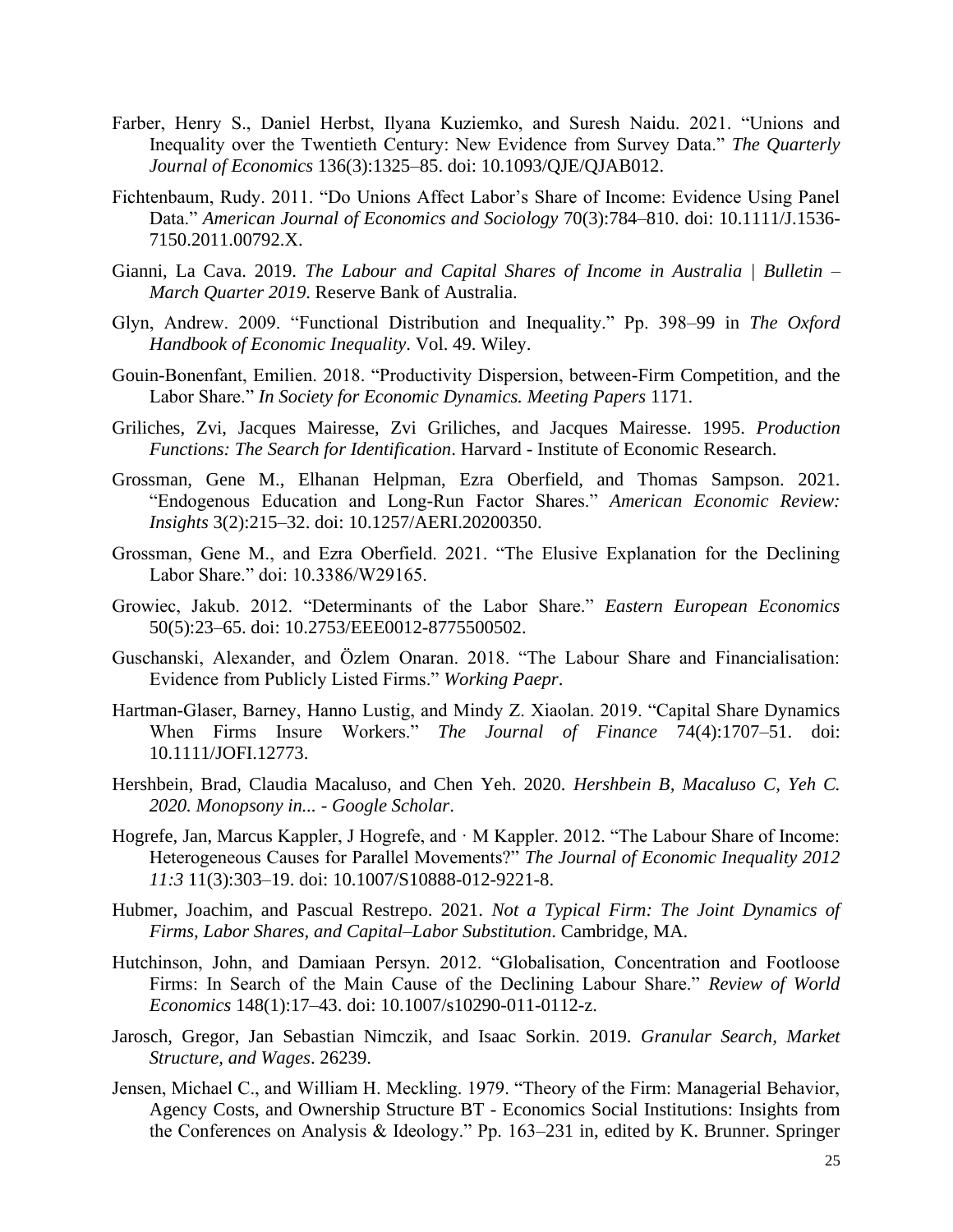Netherlands.

- Karabarbounis, Loukas, and Brent Neiman. 2014. "The Global Decline of the Labor Share." *The Quarterly Journal of Economics* 129(1):61–103. doi: 10.1093/QJE/QJT032.
- Karanassou, Marika, and Hector Sala. 2012. "Inequality and Employment Sensitivities to the Falling Labour Share." *The Economic and Social Review* 43(3):343–76.
- Kehrig, Matthias, and Nicolas Vincent. 2021. "The Micro-Level Anatomy of the Labor Share Decline." *The Quarterly Journal of Economics* 136(2):1031–87. doi: 10.1093/QJE/QJAB002.
- Krusell, Per, Lee E. Ohanian, José Víctor Ríos-Rull, and Giovanni L. Violante. 2000. "Capital-Skill Complementarity and Inequality: A Macroeconomic Analysis." *Econometrica* 68(5):1029–53. doi: 10.1111/1468-0262.00150.
- Lipsius, Ben. 2018. "Labor Market Concentration Does Not Explain the Falling Labor Share." *SSRN Electronic Journal*. doi: 10.2139/SSRN.3279007.
- Lipsius, Benjamin. 2019. "Labor Market Concentration Does Not Explain the Falling Labor Share and Other Essays in Economics." The University of Michigan.
- Little, Phoebe. 2021. "Assessing Executive Remuneration in Australia: Perhaps Performance Does Pay?" *Plato Investment Management* .
- De Loecker, Jan, Jan Eeckhout, and Gabriel Unger. 2020. "The Rise of Market Power and the Macroeconomic Implications." *The Quarterly Journal of Economics* 135(2):561–644. doi: 10.1093/QJE/QJZ041.
- De Loecker, Jan, and Frederic Warzynski. 2012. "Markups and Firm-Level Export Status." *American Economic Review* 102(6):2437–71. doi: 10.1257/AER.102.6.2437.
- Merhebi, Rachel, Kerry Pattenden, Peter L. Swan, and Xianming Zhou. 2006. "Australian Chief Executive Officer Remuneration: Pay and Performance." *Accounting & Finance* 46(3):481– 97. doi: 10.1111/J.1467-629X.2006.00178.X.
- Morrisson, Christian. 2000. "Historical Perspectives on Income Distribution: The Case of Europe." Pp. 217–60 in *Handbook of Income Distribution*. Vol. 1. Elsevier.
- Oberfield, Ezra, and Devesh Raval. 2021. "Micro Data and Macro Technology." *Econometrica* 89(2):703–32. doi: 10.3982/ECTA12807.
- OECD. 2015. *In It Together: Why Less Inequality Benefits All*. OECD.
- Olley, G. Steven, and Ariel Pakes. 1996. "The Dynamics of Productivity in the Telecommunications Equipment Industry." *Econometrica* 64(6):1263. doi: 10.2307/2171831.
- Pianta, Mario, and Massimiliano Tancioni. 2008. "Innovations, Wages, and Profits." *Journal of Post Keynesian Economics* 31(1):101–23. doi: 10.2753/PKE0160-3477310105.
- Piketty, Thomas. 2014. *Capital in the Twenty-First Century*. Harvard University Press.
- Sabadish, Natalie, and Lawrence Mishel. 2012. *Ceo Pay and The Top 1%: How Executive Compensation and Financial-Sector Pay Have Fueled Income Inequality*
- Siegenthaler, Michael, and Tobias Stucki. 2015. "Dividing The Pie: Firm-Level Determinants Of The Labor Share." *ILR Review* 68(5):1157–94. doi: 10.1177/0019793915593952.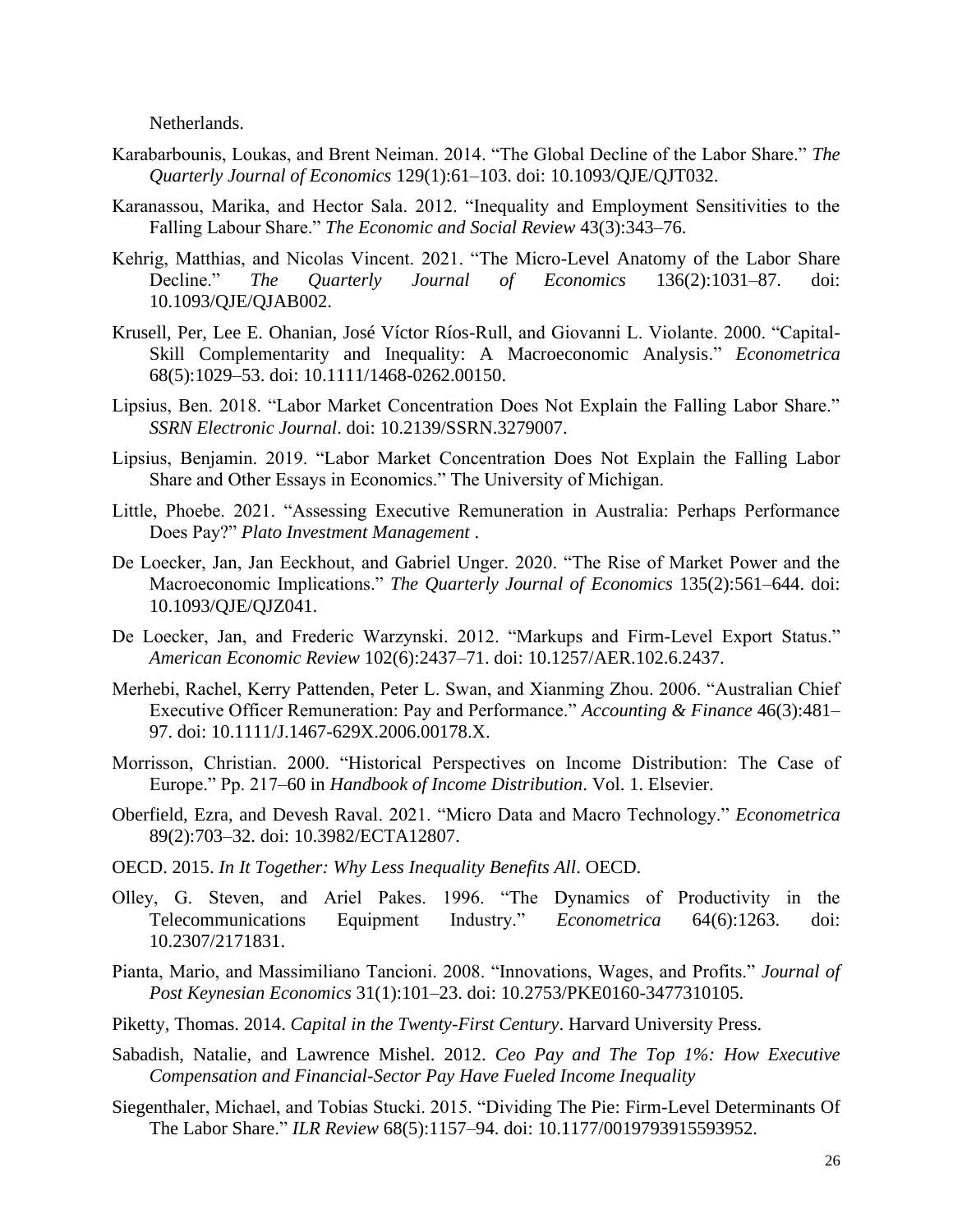- Sila, Urban, and Valéry Dugain. 2019. *Economics Department Income, Wealth And Earnings Inequality In Australia: Evidence From The Hilda Survey*.
- Stansbury, Anna, and Lawrence H. Summers. 2020. *The Declining Worker Power Hypothesis: An Explanation for the Recent Evolution of the American Economy*.
- Taherifar, Roya, Mark J. Holmes, and Gazi M. Hassan. 2021. *Is Performance Affected by the CEO-Employee Pay Gap? Evidence from Australia*. 21/14. University of Waikato.
- Windmeijer, Frank. 2005. "A Finite Sample Correction for the Variance of Linear Efficient Two-Step GMM Estimators." *Journal of Econometrics* 126(1):25–51. doi: 10.1016/J.JECONOM.2004.02.005.
- Wooldridge, Jeffrey M. 2009. "On Estimating Firm-Level Production Functions Using Proxy Variables to Control for Unobservables." *Economics Letters* 104(3):112–14. doi: 10.1016/J.ECONLET.2009.04.026.
- Young, Andrew T., and Robert A. Lawson. 2014. "Capitalism and Labor Shares: A Cross-Country Panel Study." *European Journal of Political Economy* 33:20–36. doi: 10.1016/J.EJPOLECO.2013.11.006.
- Young, Andrew T., and Maria Y. Tackett. 2018. "Globalisation and the Decline in Labor Shares: Exploring the Relationship beyond Trade and Financial Flows." *European Journal of Political Economy* 52:18–35. doi: 10.1016/J.EJPOLECO.2017.04.003.
- Young, Andrew T., and Hernando Zuleta. 2017. "Do Unions Increase Labor Shares? Evidence from US Industry-Level Data." *Eastern Economic Journal* 44(4):558–75. doi: 10.1057/S41302-016-0086-6.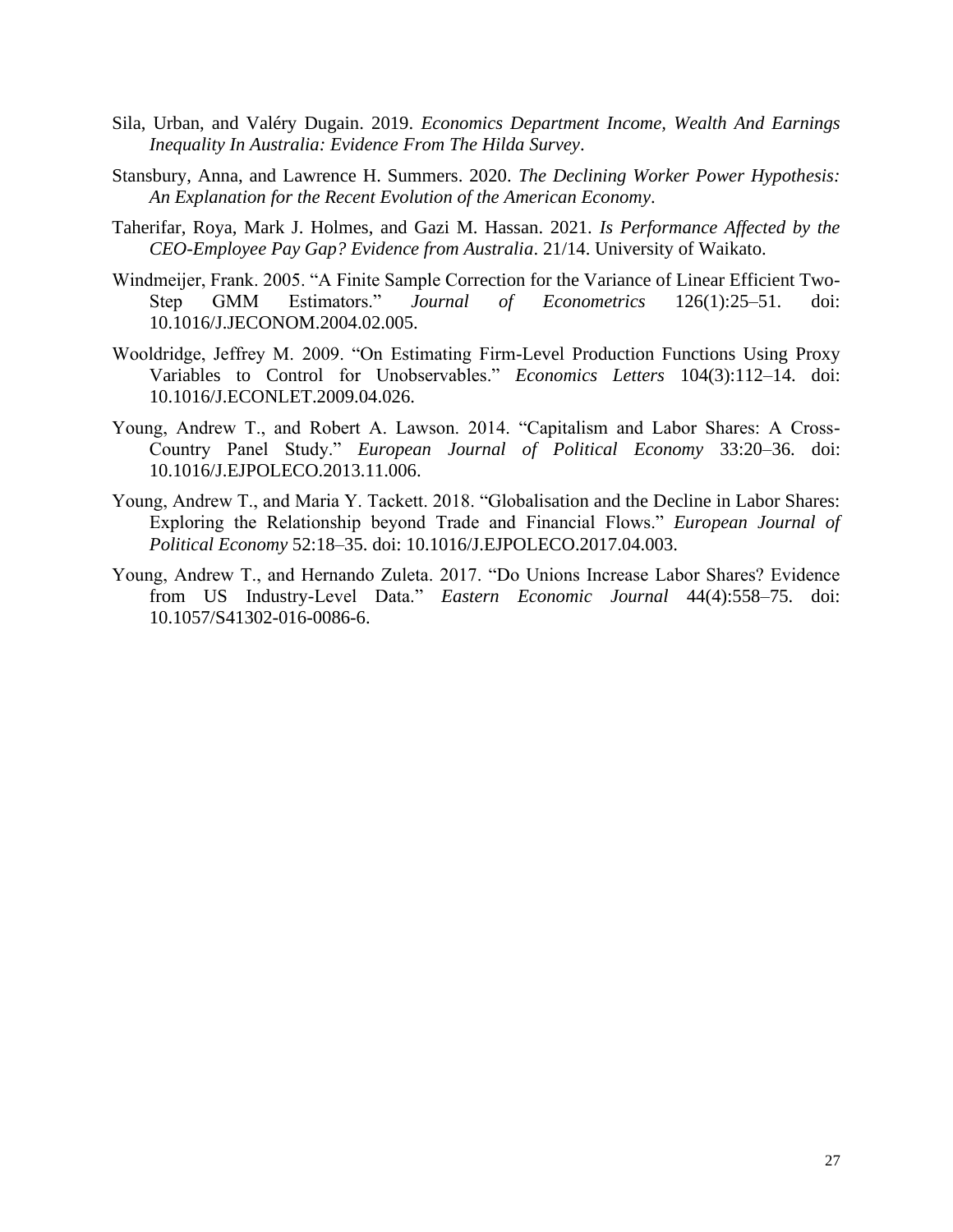## **Appendix A: Measurement**

## **I. Technological progress**

As noted in the paper, we measure technological progress using two proxies: capital-output ratio, and Total Factor Productivity (*TFP*). Following Bentolila and Saint-Paul (2003), the capital-output ratio (*LnCapital/VA*) is calculated as the ratio of gross capital stock to valueadded. Gross capital stock is measured by the sum of net property, plant and equipment and accumulated depreciation.

TFP is calculated for each firm at time t in our sample based on the estimation of the Cobb-Douglas production function. Consider a log-linearised Cobb-Douglas production function for firm i in industry j:

 $y_{it} = \alpha_j + \theta_j^l l_{it} + \theta_j^k k_{it} + \epsilon_{it}$  i belongs to industry j (3)

Where  $y_{it}$  is value-added,  $l_{it}$  is the number of employees,  $k_{it}$  is the gross capital stock of firm i in industry j at time t, in log form. To ensure that our conclusions are robust, we apply a variety of approaches for estimating above equation.

One common approach to estimate the Cobb-Douglas production function is the Ordinary Least Squares (*OLS*) method. We estimate a separate regression for each two-digit *GICS* industry group to control industry heterogeneity. Following this approach, *TFP* based on *OLS* estimation (*TFPOLS*) is measured as the residual of equation 3. The challenge is that the *OLS* estimation suffers from simultaneity and selection biases. Simultaneity arises if firms optimally choose the level of inputs consumed in the production process; then inputs are likely to be endogenous variables because the error term of the model typically contains output determinants that are observed by the firm but not by the analyst. Selection bias results from the relationship between productivity shocks and the probability of exit from the market. If a firm's profitability is positively related to its capital stock, then a firm with a larger capital stock is more likely to stay in the market despite a low productivity shock than a firm with smaller capital stock because the firm with more capital can be expected to produce greater future profits. More elaborate methods, such as the (instrumental variables) within-groups or fixed-effects estimator, do not seem to work well either (Griliches et al. 1995). Therefore, we follow the literature by using a control function approach, which was first introduced by Olley and Pakes (1996) (*OP*), to overcome these challenges. Consider a log-linearised Cobb-Douglas production function for firm *i* in industry *j*

 $y_{it} = \alpha_j + \theta_j^l l_{it} + \theta_j^k k_{it} + \omega_{it} + \epsilon_{it}$  i belongs to industry j (4)

 $\omega_{it}$  is unobserved productivity shock which refers for *TFP* and  $\epsilon_{it}$  is measurement error. It is assumed that  $\omega_{it}$  follows a first-order Markov process as below:

$$
\omega_{it} = E(\omega_{it} | \omega_{it-1}) + u_{it} = g(\omega_{it-1}) + u_{it} \quad (5)
$$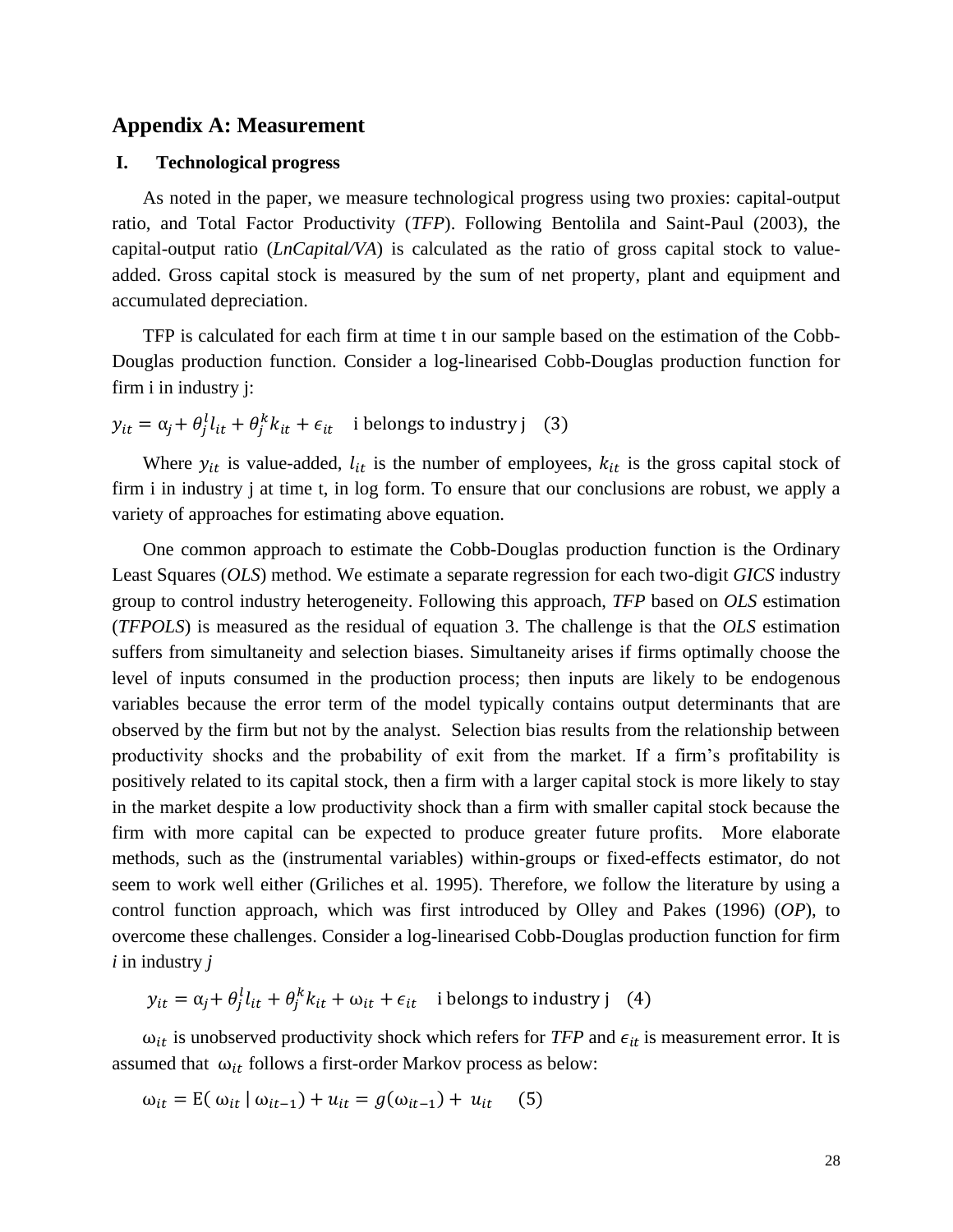$u_{it}$  is a random shock component assumed to be uncorrelated with unobserved productivity shock, and our state variable  $k_{it}$ . In addition, the solution to the dynamic profit maximisation problem generates a demand function for the proxy variable (investment  $(i_{it})$  in *OP*) that under certain assumptions can be inverted to define a firm's productivity as a function of observables as  $\omega_{it} = h(i_{it}, k_{it})$ . We measure investment as the per cent change in the capital; that is  $i_{it}$  =  $k_{it} - k_{it-1}$ . The estimation approach has two stages.

In the first stage, we plug the inverse of the demand function into the production function 4.

$$
y_{it} = \alpha_j + \theta_j^l l_{it} + \theta_j^k k_{it} + h(i_{it}, k_{it}) + \epsilon_{it} = \theta_j^l l_{it} + \varphi(i_{it}, k_{it}) + \epsilon_{it} \quad (6)
$$

We non-parametrically estimate equation 6. This stage provides the estimate  $\hat{\theta}_j^l$ . In the second stage, assuming the Markovian nature of productivity process gives rise to the relevant moment condition which can be used to estimate the production function parameters, we parametrise the function φ and g using second-order polynomials. These two stages then allow us to estimate *TFP* based on *OP* (*TFPOP*) as:

$$
\widehat{\omega}_{it} = y_{it} - \widehat{\alpha}_j - \widehat{\theta}_j^l l_{it} - \widehat{\theta}_j^k k_{it} \quad (7)
$$

In addition to *OP*, we employ one-step *GMM* Wooldridge (Wooldridge 2009). The Wooldridge method allows us to estimate the two stages of *OP* jointly in a system of two equations, which relies on the set of assumptions. After estimation of the production function, *TFP* based on the Wooldridge method (*TFPWRDG*) is estimated using equation 7.

#### **II. Firm-level markup**

In an imperfect competitive product market, markup is commonly defined as the output price divided by the marginal cost (De Loecker and Warzynski 2012). Measuring markup is challenging since marginal cost data is not available. As recommended by De Loecker and Warzynski 2012, a measure of markup can be obtained for each firm at a given point in time as the wedge between inputs expenditure share in revenue (observed in data) and inputs output elasticity (obtained by estimating the associated production function). Their approach is based on the work of Hall (1988) to estimate markups from the firm's cost minimisation decision and does not require any assumptions on demand and how firms compete. Therefore,

$$
\mu_{it} = \frac{\theta_i^v}{s_{it}^v} \qquad (8)
$$

Where,  $\theta_i^{\nu}$  is the output elasticity with respect to variables inputs  $\nu_{it}$  (labour, intermediate inputs, materials, ...) and  $s_{it}^v$  is the share of variable inputs in the firm's revenue. A crucial component to measure markup is  $\theta_i^{\nu}$  which is not observable and must be estimated from firmlevel data. We consider an industry-specific Cobb-Douglas production function, with variables input ( $v_{it}$ ) and capital ( $k_{it}$ ) as inputs.

$$
y_{it} = \alpha_j + \theta_j^l v_{it} + \theta_j^k k_{it} + \omega_{it} + \epsilon_{it}
$$
 i belongs to industry j (9)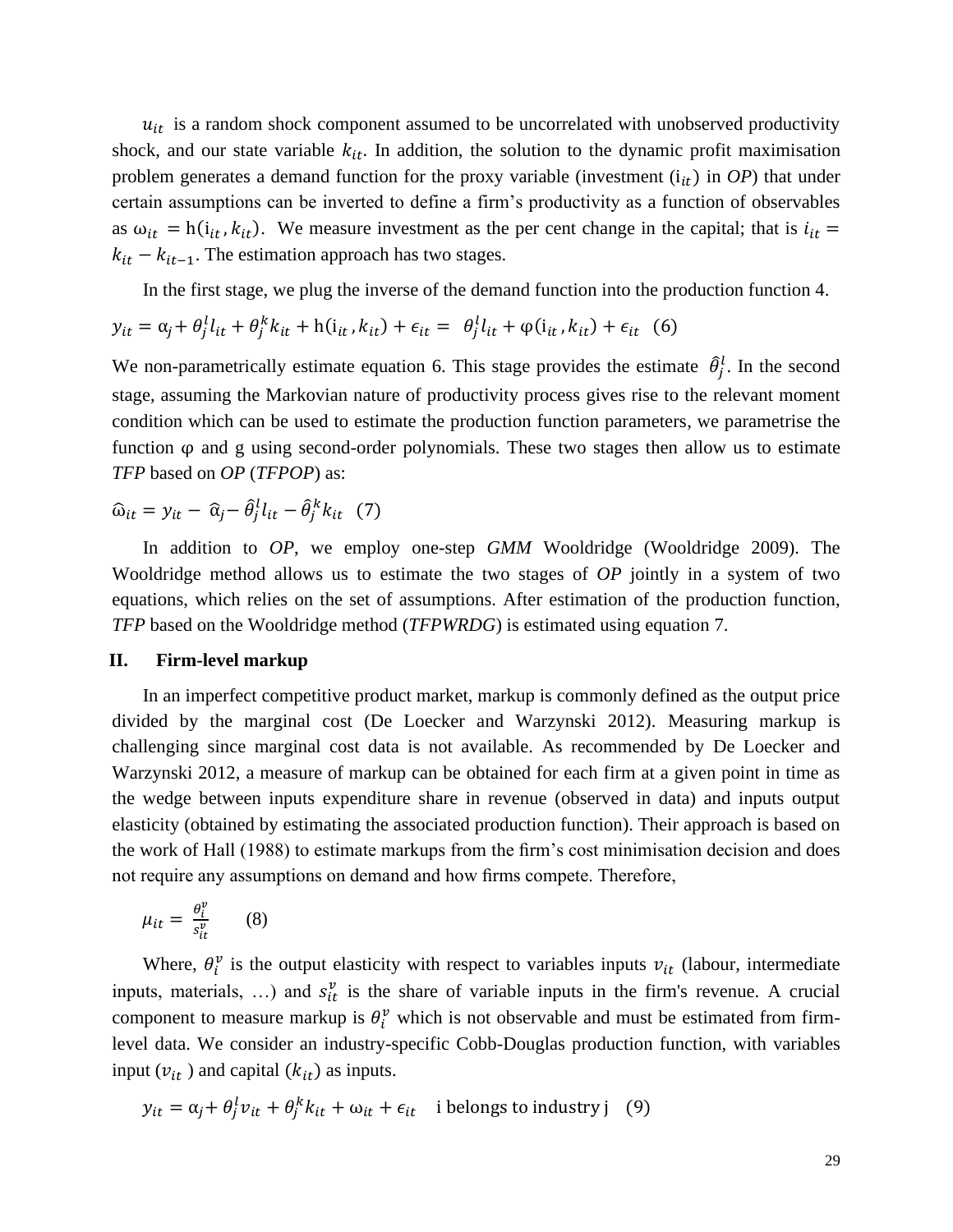Following De Loecker et al. (2020),  $y_{it}$  is revenue,  $v_{it}$  is measured by the cost of goods sold (*COGS*), which includes all expenses directly attributable to the production of goods sold by the firm and includes material, intermediate inputs, labour cost, energy and so on,<sup>13</sup> and capital is measured by gross capital stock, in log form.  $\omega_{it}$  is productivity shock, and  $\epsilon_{it}$  captures measurement error in output. Following the similar approach for the estimation of *TFP*, we estimate  $\theta_i^v$  using three methods – *OLS*, *OP* and Wooldridge, – and markup is calculated by substituting  $\theta_i^{\nu}$  and  $s_{it}^{\nu}$  in equation 8.

#### **III. Labour market concentration**

We define the labour market as employees who work in the same industries. This means that firms within a labor market (same industry) compete for labor. With a definition of the labour market, labour market concentration can be calculated as the industry's Herfindahl-Hirschman index based on the number of employees (*HHIEmp*). *HHIEmp* is the sum of the squared shares of the labour market each firm hires. Therefore, for a market with N firms:

$$
HHI = \sum \left(\frac{l_{i,j}}{L_j}\right)^2 \qquad (10)
$$

Where  $l_{i,j}$  is the number of employees at firm i in industry j, and  $L_j$  is total employment in industry j.

<sup>&</sup>lt;sup>13</sup> The sample does not directly report a breakdown of the expenditure on variable inputs, such as labour, intermediate inputs, electricity, and others, and therefore we prefer to rely on the reported total variable cost of production.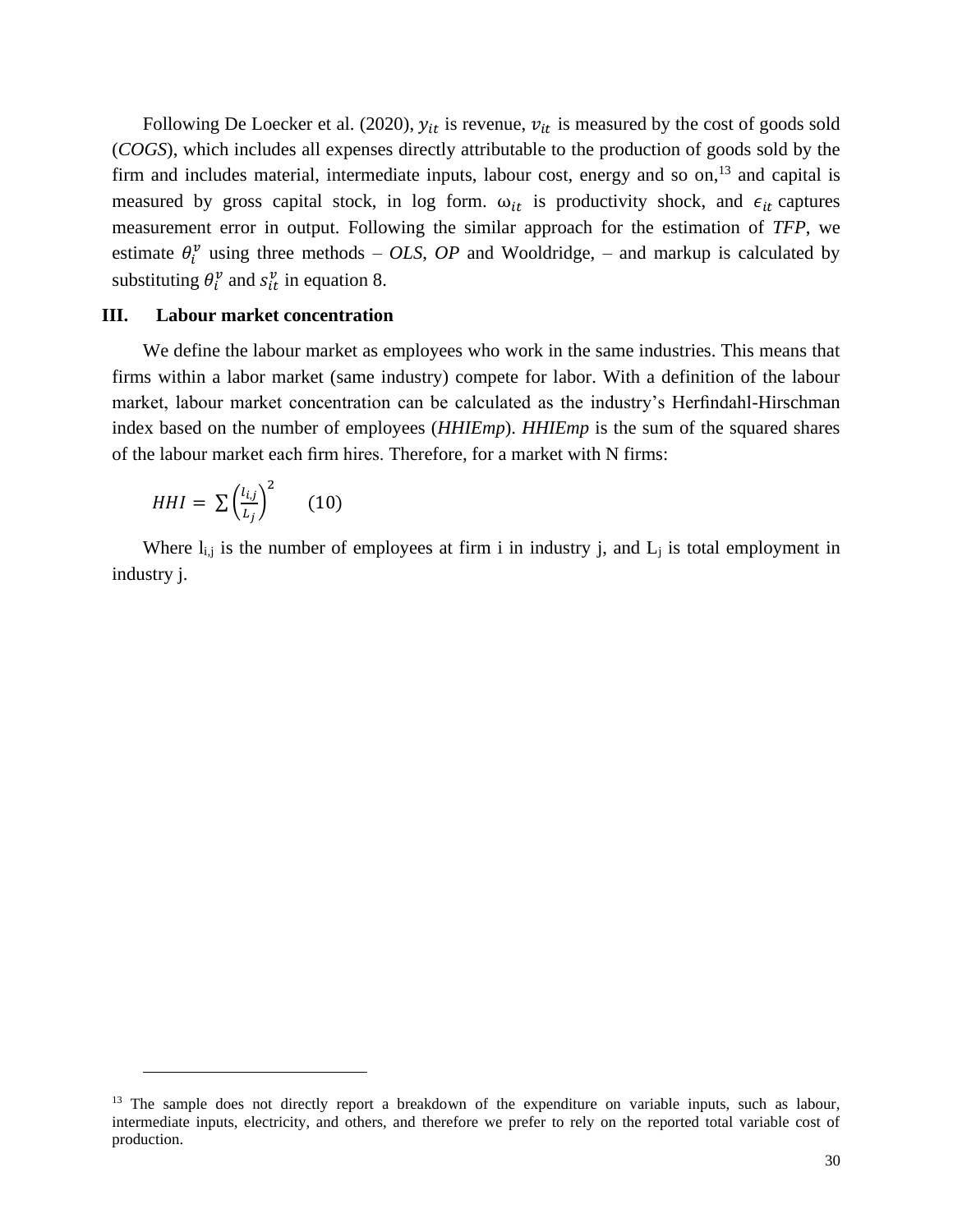## **Appendix B: Definition of Variables**

| <b>Variables</b>     | <b>Definition</b>                                                         | <b>Source</b>        |
|----------------------|---------------------------------------------------------------------------|----------------------|
| LabourShare          | "Staff expenses" divided by "earnings before interest, tax, depreciation, | Author's calculation |
|                      | and amortisation (EBITDA) plus staff expenses (WL)"                       |                      |
| PayInequality        | The natural logarithm of (CEO Compensation / average employee             | Author's calculation |
|                      | compensation)                                                             |                      |
| <b>ROA</b>           | (Net Income + (Interest Expense on Debt-Interest Capitalized) * (1-       | Datastream           |
|                      | Tax Rate)) / Average of Last Year's and Current Year's Total Assets *     |                      |
|                      | 100                                                                       |                      |
| ROE                  | (Net Income) / Average of Last Year's and Current Year's Common           | Datastream           |
|                      | Equity * 100                                                              |                      |
| <b>TobinQ</b>        | (Market Capitalization + Total Liabilities) / (Total Asset)               | Author's calculation |
| LnCapital/VA         | The natural logarithm of gross property, plant and equipment / Value-     | Author's calculation |
|                      | added                                                                     |                      |
| <b>TFPOLS</b>        | The residual of production function based on OLS                          | Author's calculation |
| <b>TFPOP</b>         | In $\Omega_{it}$ productivity shocks based on Olly and Pakes (1996)       | Author's calculation |
| <b>TFPWRDG</b>       | In $\Omega_{it}$ productivity shocks based on Woordrige (2009)            | Author's calculation |
| <b>MarkupOLS</b>     | The output elasticity with respect to variables inputs (cost of goods     | Author's calculation |
|                      | sold) divided by "the share of variable inputs (cost of goods sold) in    |                      |
|                      | the firm's revenue". The production function is estimated using OLS       |                      |
|                      | for each industry                                                         |                      |
| <b>MarkupOP</b>      | The output elasticity with respect to variables inputs (cost of goods     | Author's calculation |
|                      | sold) divided by "the share of variable inputs (cost of goods sold) in    |                      |
|                      | the firm's revenue". The production function is estimated using the       |                      |
|                      | Olly and Pakes (1996) method for each industry                            |                      |
| <b>MarkupWRDG</b>    | The output elasticity with respect to variables inputs (cost of goods     | Author's calculation |
|                      | sold) divided by "the share of variable inputs (cost of goods sold) in    |                      |
|                      | the firm's revenue". The production function is estimated using the       |                      |
|                      | Wooldrige method for each industry                                        |                      |
| <b>IndHHIEmp</b>     | The industry's Herfindahl-Hirschman index based on the number of          | Author's calculation |
|                      | employees                                                                 |                      |
| <b>LnEmployeenum</b> | The natural logarithm of the number of employees                          | Datastream           |
| <b>LnRevenue</b>     | The natural log of total sales in millions of dollars,                    | Datastream           |
| <b>BTM</b>           | Book value of equity /(share price * total shares outstanding)            | Datastream           |
| <b>LnAge</b>         | Natural log of (current fiscal date – listing date) per year              | Author's calculation |
| Ret                  | Log (return during the fiscal year)                                       | Datastream           |
| <b>ROA</b>           | (Net Income + (Interest Expense on Debt-Interest Capitalized) * (1-       | Datastream           |
|                      | Tax Rate)) / Average of Last Year's and Current Year's Total Assets *     |                      |
|                      | 100                                                                       |                      |
| <b>STDRet</b>        | Rolling 60-month standard deviation of returns, 14                        | Author's calculation |
| <b>STDROA</b>        | Rolling 5-year standard deviation of returns, <sup>15</sup>               | Author's calculation |
| Leverage             | Total debt scaled by the total assets                                     | Datastream           |

 $14$  Calculated if the data were available for at least 36 months.

<sup>&</sup>lt;sup>15</sup> Calculated if the data were available for at least 36 months.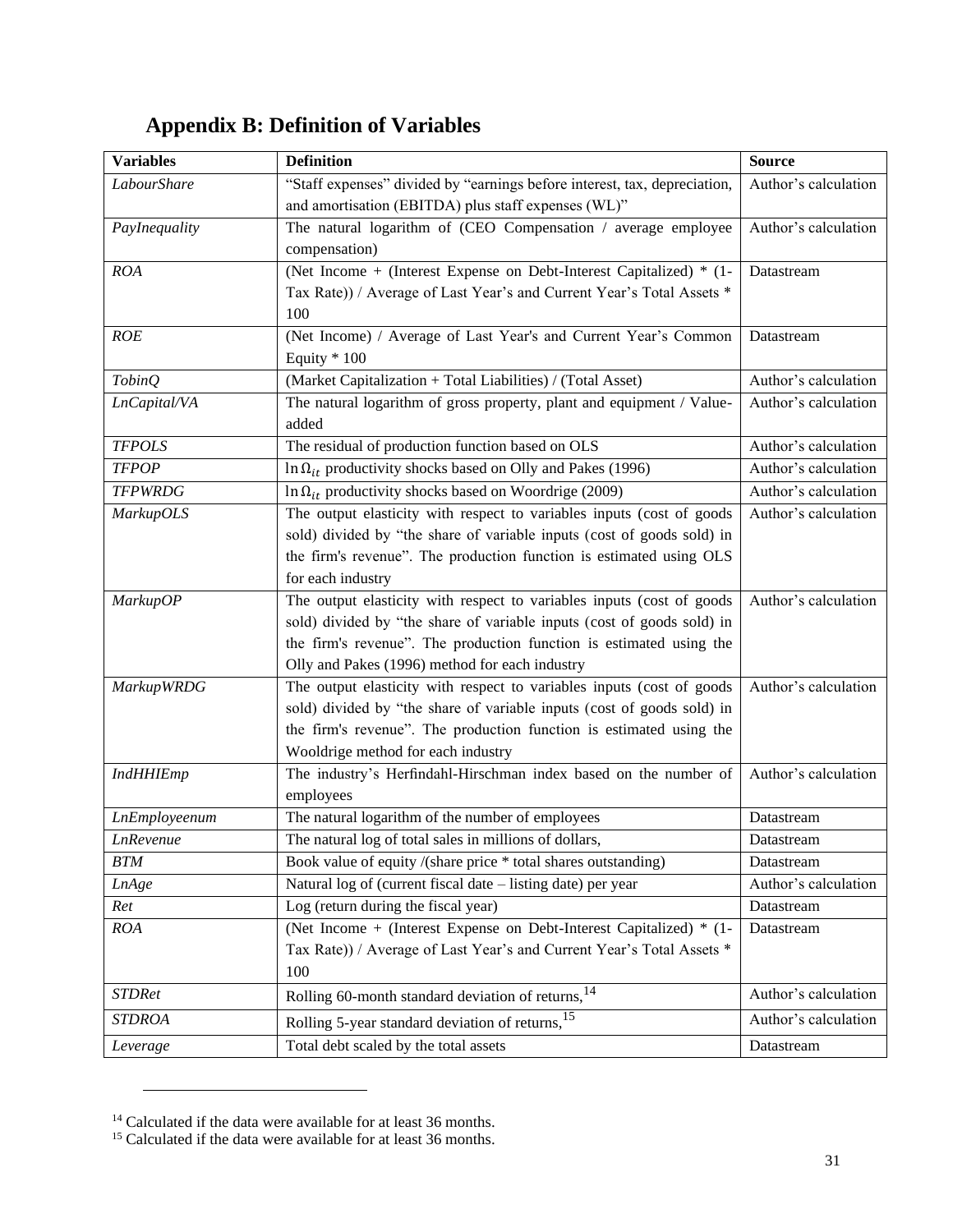| <b>BoardSize</b>        | The total number of board members at the end of the fiscal year                                                                                               | Datastream           |
|-------------------------|---------------------------------------------------------------------------------------------------------------------------------------------------------------|----------------------|
| <i>IsCEOBoard</i>       | An indicator equal to 1 if the CEO is a board member and 0 otherwise                                                                                          | Datastream           |
| <b>IsCEOChair</b>       | An indicator equal to 1 if the CEO is the chairman of the board and 0<br>otherwise                                                                            | Datastream           |
| <b>BoardTenure</b>      | The average number of years that each board member has been on the<br>board.                                                                                  | Datastream           |
| <b>IndCommittee</b>     | Percentage of independent board members on the compensation<br>committee as stipulated by the company                                                         | Datastream           |
| <b>RDIntensity</b>      | Research and development expenses scaled by total asset, assumed<br>equal to zero when R&D is missing in Datastream.                                          | Datastream           |
| PPTIntensity            | Net property, plant, and equipment per employee in millions of dollars.                                                                                       | Datastream           |
| Education               | The percentage of the population with at least a bachelor's degree in<br>each region in each year.                                                            | <b>ASB</b>           |
| <b>IndConcentration</b> | The sales-based Herfindahl index calculated based on all DataStream<br>firms in the same industry. Revenue is trimmed at the $5th$ and $95th$<br>percentiles. | Author's calculation |
| <b>Union</b>            | The percentage of employees who are members of trade unions in each<br>region in each year.                                                                   | ASB                  |
| <b>UnemploymentRate</b> | The percentage of those looking for a job in the labour force in each<br>region in each year.                                                                 | ASB                  |
| Vacant.Iob              | The ratio of vacant jobs to total jobs in each industry in each year.                                                                                         | <b>ASB</b>           |